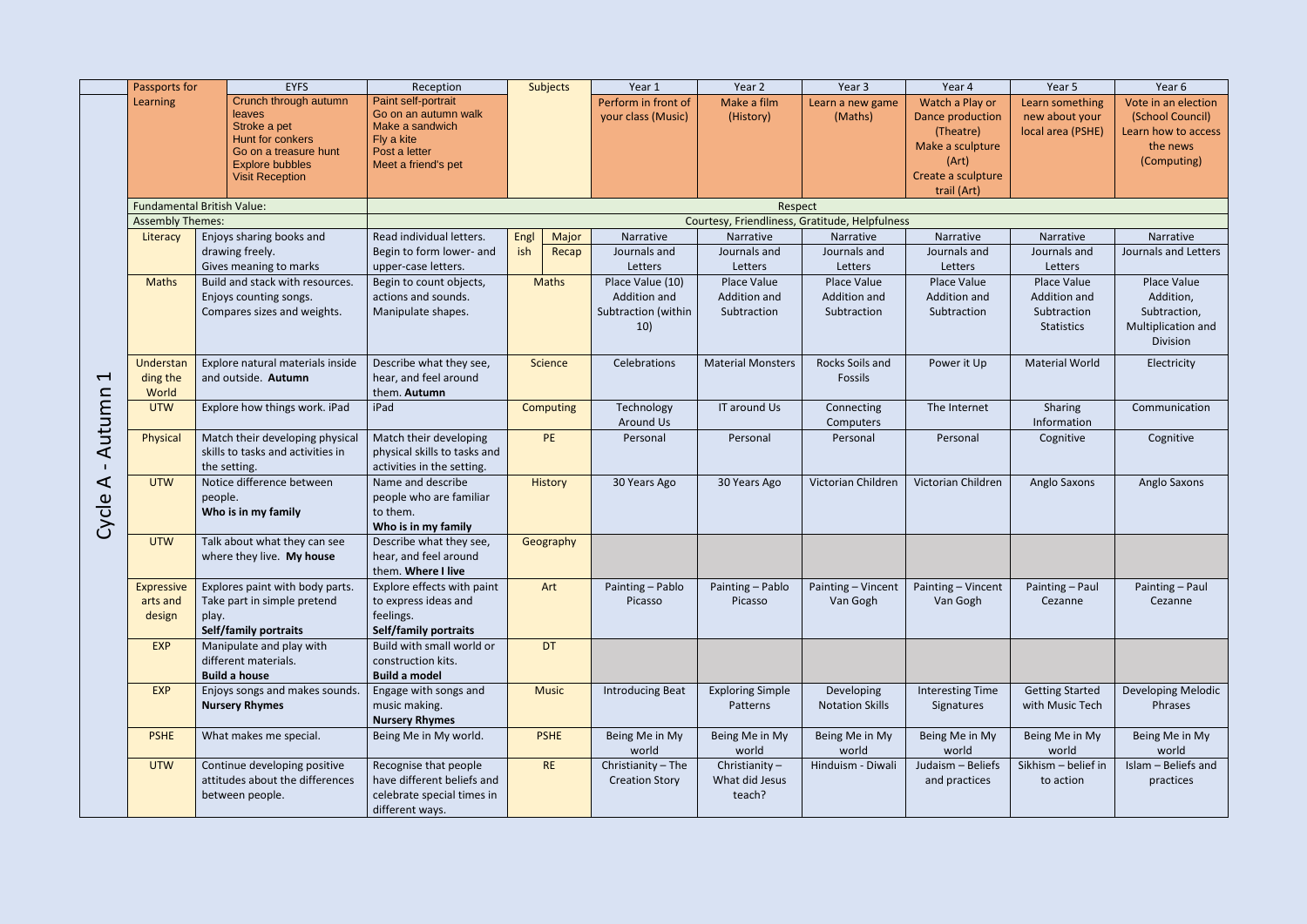|  | French | i'm Learning | "m Learning | The Weather | The Weather |
|--|--------|--------------|-------------|-------------|-------------|
|  |        | French       | French      |             |             |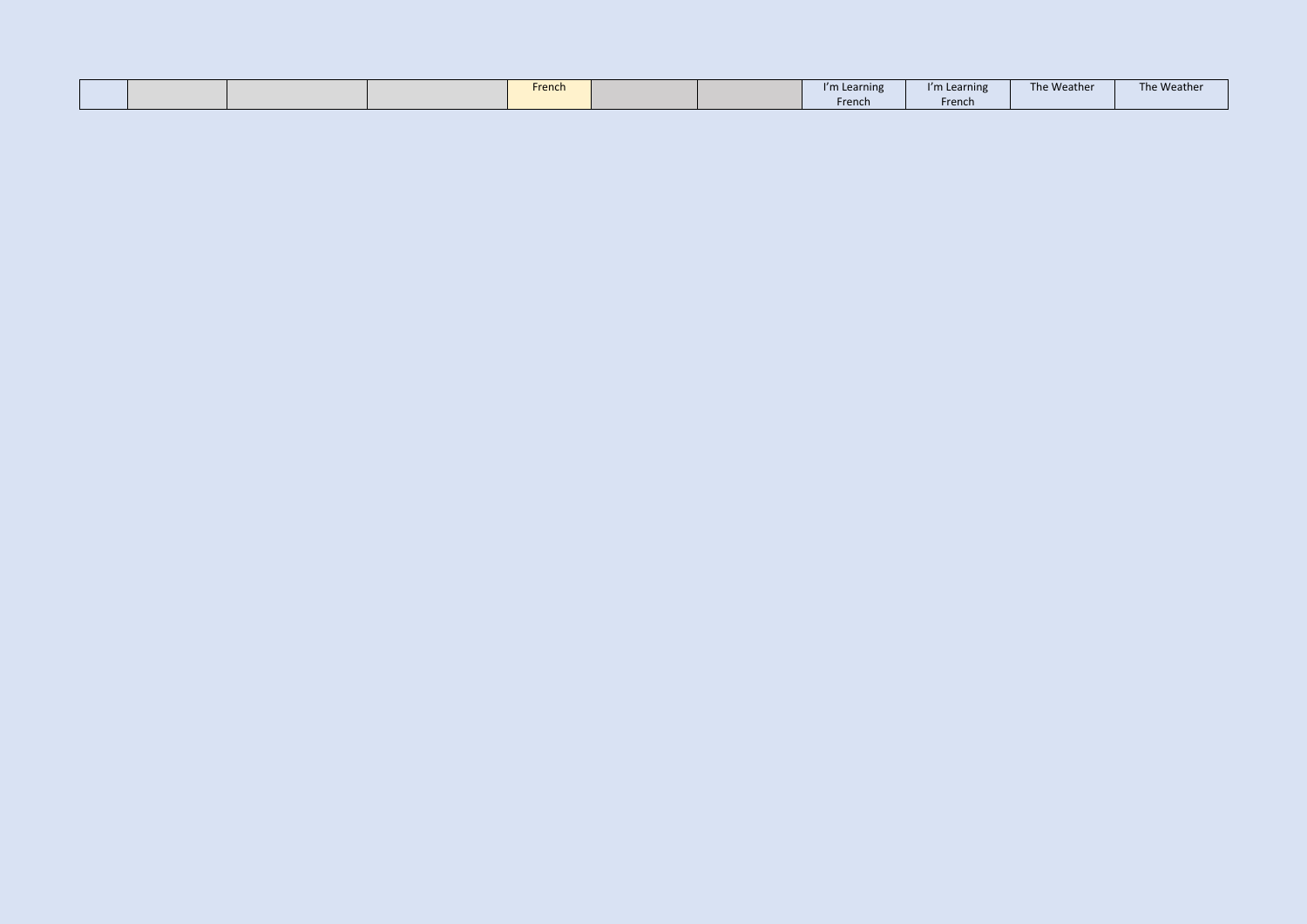|                      | Passports for                                                | <b>EYFS</b>                        | Reception                    |                | Subjects       | Year 1                    | Year 2                    | Year 3                    | Year 4                    | Year 5                    | Year 6                   |
|----------------------|--------------------------------------------------------------|------------------------------------|------------------------------|----------------|----------------|---------------------------|---------------------------|---------------------------|---------------------------|---------------------------|--------------------------|
|                      | Learning                                                     | Find a stick make it               | Paint self-portrait          |                |                | Discover what is in       | Learn a French            | Eat something             | Use a camera to           | Plan and cook a           | Write a speech           |
|                      |                                                              | your own                           | Go on an autumn walk         |                |                | a pond (Science)          | <b>Song (Nursery</b>      | you've not tried          | document a                | meal (DT)                 | (History)                |
|                      |                                                              | Crunch through                     | Make a sandwich              |                |                | Go on a hunt for          | Rhyme Day)                | before (DT)               | performance               | Do a blind-folded         | See the sun set          |
|                      |                                                              | autumn leaves                      | Fly a kite                   |                |                | some insects or           |                           | Light a Candle            | (Christmas songs)         | taste test (DT)           | (Fireworks)              |
|                      |                                                              | Stroke a pet                       | Post a letter                |                |                | small creatures           |                           | (Christingle)             | Choreograph a             | Write a story for a       | Visit a local charity    |
|                      |                                                              | Hunt for conkers                   | Meet a friend's pet          |                |                | (Science)                 |                           | Eat something you         | dance (Christmas          | reception class           | and find out how         |
|                      |                                                              | Go on a treasure                   |                              |                |                | Look up at the stars      |                           | have grown                | songs)                    | (English)                 | to support them          |
|                      |                                                              | hunt                               |                              |                |                | on a clear night          |                           | (Science)                 |                           |                           | (Christmas)              |
|                      |                                                              | <b>Explore bubbles</b>             |                              |                |                | (History)                 |                           |                           |                           |                           |                          |
|                      |                                                              | <b>Visit Reception</b>             |                              |                |                | Make and taste            |                           |                           |                           |                           |                          |
|                      |                                                              |                                    |                              |                |                | chapatis (DT)             |                           |                           |                           |                           |                          |
|                      |                                                              |                                    |                              |                |                | Perform a dance           |                           |                           |                           |                           |                          |
|                      |                                                              |                                    |                              |                |                | (Nativity)                |                           |                           |                           |                           |                          |
|                      | <b>Fundamental British Value:</b><br><b>Assembly Themes:</b> |                                    |                              |                |                |                           | Tolerance<br>Forgiveness  |                           |                           |                           |                          |
|                      | Literacy                                                     | Enjoys sharing books               | Read individual letters.     | <b>English</b> | Major          | <b>Explanatory texts</b>  | <b>Explanatory texts</b>  | <b>Explanatory texts</b>  | <b>Explanatory texts</b>  | <b>Explanatory texts</b>  | <b>Explanatory texts</b> |
|                      |                                                              | and drawing freely.                | Begin to form lower- and     |                | Recap          | Narrative                 | Narrative                 | Narrative                 | Narrative                 | Narrative                 | Narrative                |
|                      |                                                              | Gives meaning to                   | upper-case letters.          |                |                |                           |                           |                           |                           |                           |                          |
|                      |                                                              | marks                              |                              |                |                |                           |                           |                           |                           |                           |                          |
|                      | <b>Maths</b>                                                 | Build and stack with               | Begin to count objects,      |                | <b>Maths</b>   | Addition and              | Addition and              | <b>Addition and</b>       | Addition and              | Multiplication and        | Fractions                |
| $\mathbf{\Omega}$    |                                                              | resources.                         | actions and sounds.          |                |                | Subtraction               | Subtraction               | Subtraction               | Subtraction               | Division                  | Position and             |
|                      |                                                              | Enjoys counting                    | Manipulate shapes.           |                |                | Shape                     | Money                     | Multiplication and        | Length and                | Perimeter and Area        | Direction                |
|                      |                                                              | songs.                             |                              |                |                | Place Value (within       | Multiplication and        | Division                  | Perimeter                 |                           |                          |
|                      |                                                              | Compares sizes and                 |                              |                |                | 20)                       | Division                  |                           | Multiplication and        |                           |                          |
| Autumn               |                                                              | weights.                           |                              |                |                |                           |                           |                           | Division                  |                           |                          |
|                      | Understanding                                                | Explore natural                    | Describe what they see,      |                | <b>Science</b> | <b>Plants and Animals</b> | <b>SBTS</b>               | How does your             | Living Things             | Circle of Life            | <b>Living Things</b>     |
| $\blacktriangleleft$ | the World                                                    | materials inside and               | hear, and feel around        |                |                |                           |                           | garden grow?              |                           |                           |                          |
|                      |                                                              | outside. Autumn                    | them. Autumn                 |                |                |                           |                           |                           |                           |                           |                          |
|                      | <b>UTW</b>                                                   | Explore how things                 | iPad                         |                | Computing      | <b>Digital Painting</b>   | Digital                   | <b>Stop Frame</b>         | <b>Audio Editing</b>      | <b>Video Editing</b>      | <b>Webpage Creation</b>  |
| Cycle                |                                                              | work. iPad                         |                              |                |                |                           | Photography               | Animation                 |                           |                           |                          |
|                      | <b>Physical</b>                                              | Match their                        | Match their developing       |                | PE             | Social                    | Social                    | Social                    | Social                    | Creative                  | Creative                 |
|                      |                                                              | developing physical                | physical skills to tasks and |                |                |                           |                           |                           |                           |                           |                          |
|                      |                                                              | skills to tasks and                | activities in the setting.   |                |                |                           |                           |                           |                           |                           |                          |
|                      |                                                              | activities in the                  |                              |                |                |                           |                           |                           |                           |                           |                          |
|                      | <b>UTW</b>                                                   | setting.<br><b>Bonfire Night -</b> | Bonfire Night -              |                | <b>History</b> | Space                     | Space                     | Victorian GWR             | <b>Victorians GWR</b>     | Crime and                 | Crime and                |
|                      |                                                              | Remembrance                        | Remembrance                  |                |                |                           |                           |                           |                           | Punishment                | Punishment               |
|                      | <b>UTW</b>                                                   | Explore inside and                 | Draw simple information      |                | Geography      |                           |                           |                           |                           |                           |                          |
|                      |                                                              | outside.                           | from a map.                  |                |                |                           |                           |                           |                           |                           |                          |
|                      |                                                              | Describe a familiar                | London                       |                |                |                           |                           |                           |                           |                           |                          |
|                      |                                                              | route.                             |                              |                |                |                           |                           |                           |                           |                           |                          |
|                      |                                                              | <b>School</b>                      |                              |                |                |                           |                           |                           |                           |                           |                          |
|                      | <b>Expressive</b>                                            | Explore colour                     | Use variety of artistic      |                | Art            |                           |                           |                           |                           |                           |                          |
|                      | arts and                                                     | mixing.                            | effects to express ideas.    |                |                |                           |                           |                           |                           |                           |                          |
|                      | design                                                       | Notice patterns.                   | Kandinsky                    |                |                |                           |                           |                           |                           |                           |                          |
|                      |                                                              | <b>Repeating patterns</b>          |                              |                |                |                           |                           |                           |                           |                           |                          |
|                      | EXP                                                          | Manipulate and play                | Build with small world or    |                | <b>DT</b>      | <b>Food and Nutrition</b> | <b>Food and Nutrition</b> | <b>Food and Nutrition</b> | <b>Food and Nutrition</b> | <b>Food and Nutrition</b> | Food and Nutrition       |
|                      |                                                              | with different                     | construction kits.           |                |                | <b>Bread rolls</b>        | <b>Bread rolls</b>        | Toast/Jacket              | Toast/Jacket              | Italian Bread             | <b>Italian Bread</b>     |
|                      |                                                              | materials.                         | <b>Build a model</b>         |                |                |                           |                           | Potatoes                  | Potatoes                  |                           |                          |
|                      |                                                              | <b>Build a house</b>               |                              |                |                |                           |                           |                           |                           |                           |                          |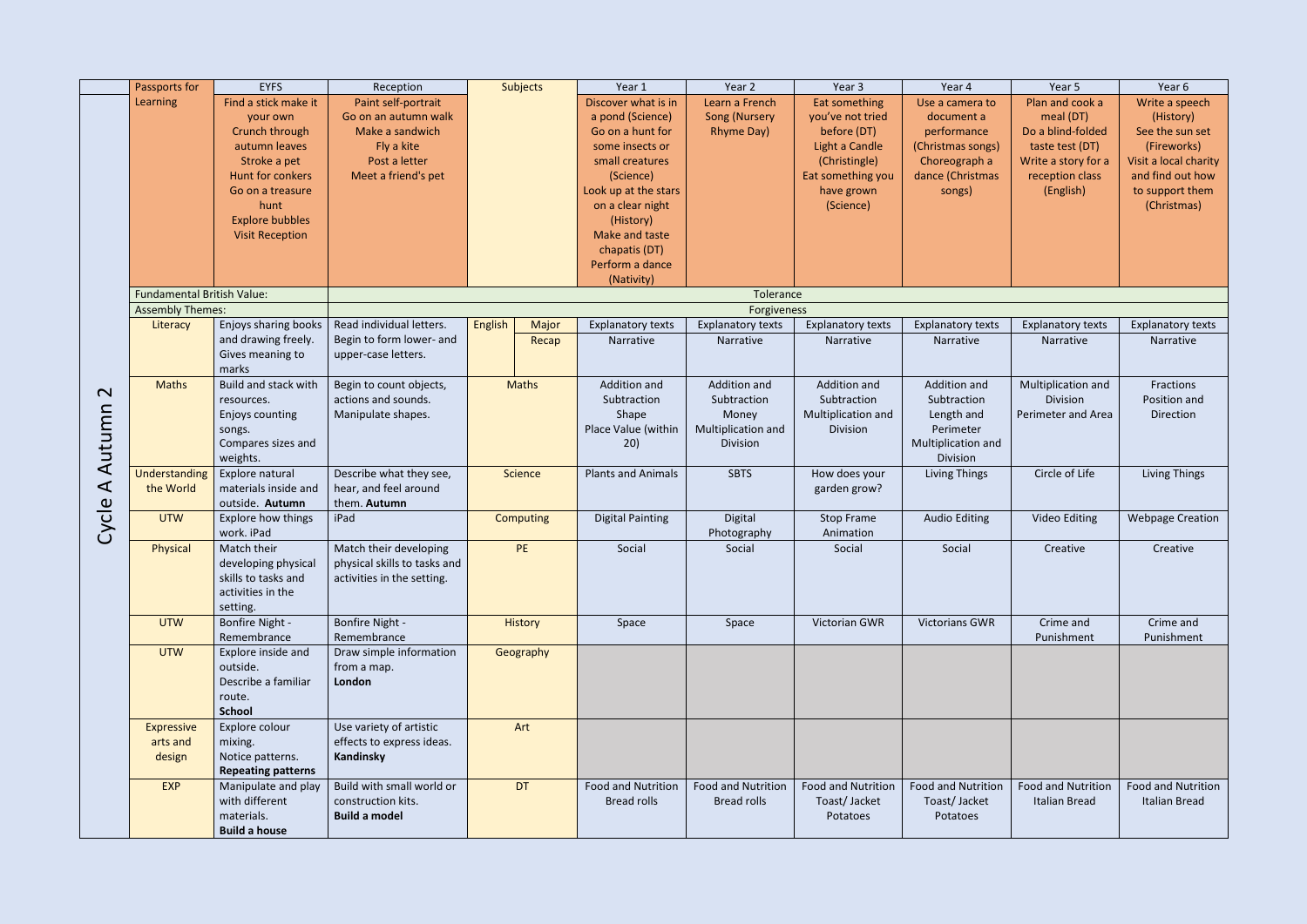| <b>EXP</b>  | Listen with           | Listen and talk about         | <b>Music</b> | Adding Rhythm and $\vert$ | <b>Focus on Dynamics</b> | Enjoying       | Combining               | <b>Emotions and</b>   | Understanding             |
|-------------|-----------------------|-------------------------------|--------------|---------------------------|--------------------------|----------------|-------------------------|-----------------------|---------------------------|
|             | increased attention.  | music.                        |              | Pitch                     | and Tempo                | Improvisation  | <b>Elements to Make</b> | <b>Musical Styles</b> | <b>Structure and Form</b> |
|             | <b>Nursery Rhymes</b> | <b>Celebration songs</b>      |              |                           |                          |                | Music                   |                       |                           |
| <b>PSHE</b> | Explore emotions      | <b>Celebrating Difference</b> | <b>PSHE</b>  | Celebrating               | Celebrating              | Celebrating    | Celebrating             | Celebrating           | Celebrating               |
|             | through play.         |                               |              | Difference                | Difference               | Difference     | Difference              | <b>Difference</b>     | Difference                |
| <b>UTW</b>  | Continue developing   | Recognise that people have    | <b>RE</b>    | Christianity - The        | Christianity - Jesus     | Christianity - | Christianity -          | Christianity -        | Christianity -            |
|             | positive attitudes    | different beliefs and         |              | <b>Christmas Story</b>    | as a gift from God       | Christmas      | Christmas               | Christmas             | Christmas                 |
|             | about the differences | celebrate special times in    |              |                           |                          |                |                         |                       |                           |
|             | between people.       | different ways.               |              |                           |                          |                |                         |                       |                           |
|             | Christmas             | Christmas                     |              |                           |                          |                |                         |                       |                           |
|             |                       |                               | French       |                           |                          | Animals        | Animals                 | Family                | Family                    |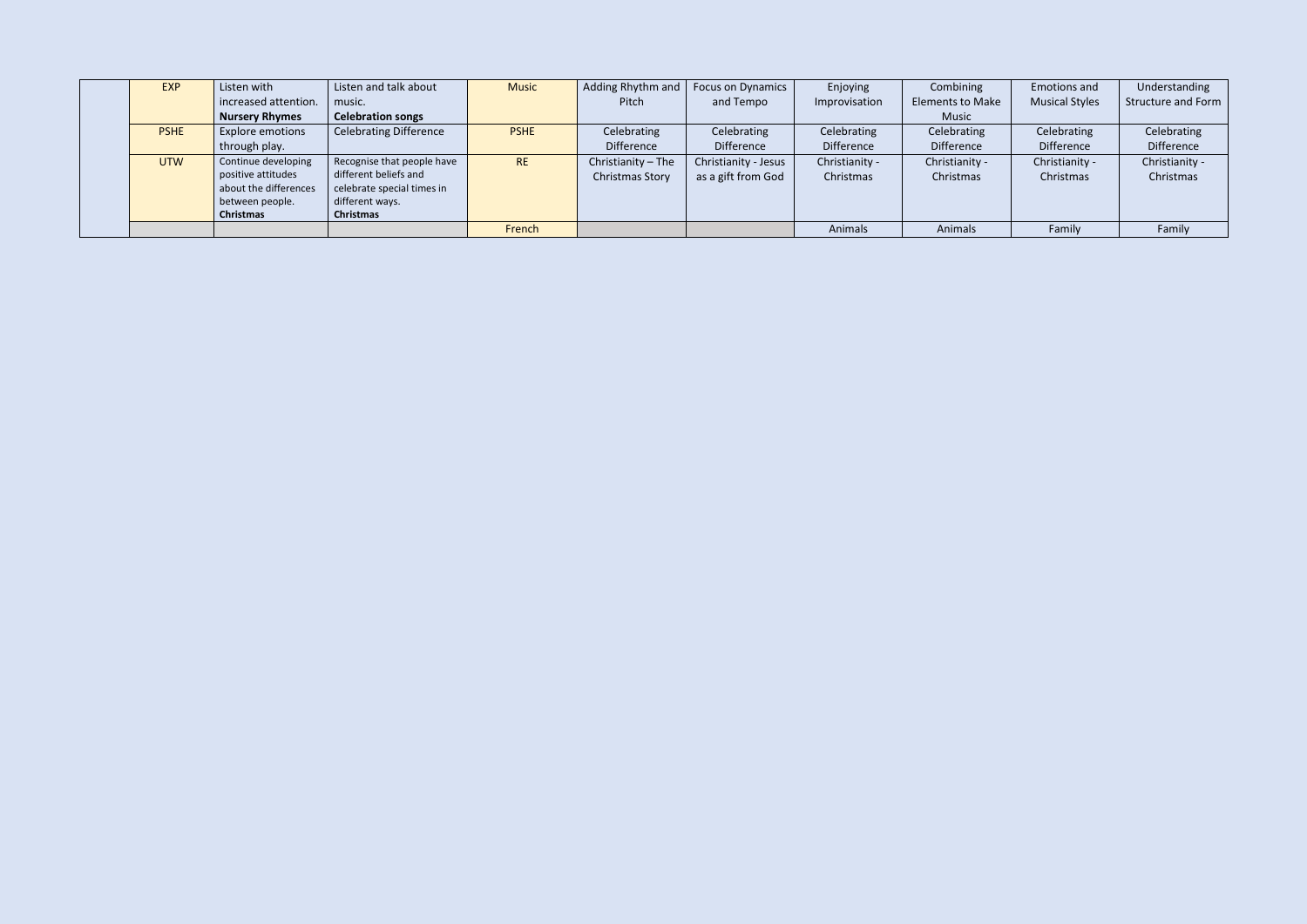|                          | <b>Passports</b>        | <b>EYFS</b>                       | Reception                                       |      | <b>Subjects</b> | Year 1                   | Year <sub>2</sub>        | Year 3                                     | Year 4                      | Year 5                             | Year 6                    |
|--------------------------|-------------------------|-----------------------------------|-------------------------------------------------|------|-----------------|--------------------------|--------------------------|--------------------------------------------|-----------------------------|------------------------------------|---------------------------|
|                          | for                     | Make a potion,                    | Visit a place of worship                        |      |                 | <b>Record different</b>  | Walk to a local          | Compose a piece of                         | Walk through a              | Take part in a                     | Plan a tour around        |
|                          | Learning                | Hold a chick                      | Make a paper boat and                           |      |                 | sounds and ask           | landmark                 | music (Music)                              | forest (Geography)          | debate (Geography)                 | the local area            |
|                          |                         | Watch a tadpole change            | see if it floats                                |      |                 | others to guess          | (Geography)              | Climb a tree                               | Explore inside a            | Walk to the top of a               | (Geography)               |
|                          |                         |                                   | Re-tell a story to an                           |      |                 | what they are            | Take a trip to the       | (Geography)                                | cave (Geography)            | hill/dam/stream                    | Go on a picnic            |
|                          |                         |                                   | audience                                        |      |                 | (Music)                  | seaside or walk          | Create a soundtrack                        |                             | (Geography)                        | (Science)                 |
|                          |                         |                                   | <b>Search for butterflies</b>                   |      |                 | Create a class           | along a river            | for a piece of film                        |                             | <b>Climb something</b>             |                           |
|                          |                         |                                   | outdoors                                        |      |                 | collage (Art)            | (Geography)              | (Computing)                                |                             | that's taller than                 |                           |
|                          |                         |                                   | Take a photograph                               |      |                 | Build a den (Science)    | <b>Pick Blackberries</b> | Tell your class about                      |                             | you (Geography)                    |                           |
|                          |                         |                                   |                                                 |      |                 |                          | (Geography)              | your favourite                             |                             |                                    |                           |
|                          |                         |                                   |                                                 |      |                 |                          |                          | character from a                           |                             |                                    |                           |
|                          |                         |                                   |                                                 |      |                 |                          |                          | book (World Book                           |                             |                                    |                           |
|                          |                         |                                   |                                                 |      |                 |                          |                          | Day)                                       |                             |                                    |                           |
|                          | <b>Assembly Themes:</b> | <b>Fundamental British Value:</b> |                                                 |      |                 |                          | Courage                  | <b>Individual Liberty</b><br>Determination |                             |                                    |                           |
|                          | Literacy                | Engage in conversations           | Read individual letters.                        |      | Major           | Descriptive              | Descriptive              | Descriptive                                | Descriptive                 | Descriptive                        | Descriptive               |
|                          |                         | about stories.                    | Blend sounds for words.                         | Eng  | Recap           | <b>Explanatory Texts</b> | <b>Explanatory Texts</b> | <b>Explanatory Texts</b>                   | <b>Explanatory Texts</b>    | <b>Explanatory Texts</b>           | <b>Explanatory Texts</b>  |
|                          |                         | Gives meaning to marks            | Begin to form lower- and                        | lish |                 |                          |                          |                                            |                             |                                    |                           |
|                          |                         |                                   | upper-case letters.                             |      |                 |                          |                          |                                            |                             |                                    |                           |
|                          | <b>Maths</b>            | Subitise. Shows                   | Begin to count objects,                         |      | <b>Maths</b>    | Addition and             | Multiplication and       | Multiplication and                         | Multiplication and          | Multiplication and                 | <b>Decimals</b>           |
|                          |                         | counting behaviours.              | actions and sounds.                             |      |                 | Subtraction (Within      | Division                 | Division                                   | Division                    | <b>Division</b>                    | Percentages               |
| $\overline{\phantom{0}}$ |                         | Compares sizes and                | Manipulate shapes.                              |      |                 | 20)                      | Statistics               | Money                                      | Area                        | Fractions                          | Algebra                   |
|                          |                         | weights.                          | Subitise                                        |      |                 | Place Value (Within      |                          | <b>Statistics</b>                          | Fractions                   |                                    |                           |
| Spring                   |                         |                                   |                                                 |      |                 | 50)                      |                          |                                            |                             |                                    |                           |
|                          | Understan               | Explore natural                   | Explore natural world.                          |      | Science         | On Safari                | <b>Healthy Bodies</b>    | Food and Our                               | <b>Teeth and Eating</b>     | Growing Up                         | <b>Healthy Bodies</b>     |
|                          | ding the                | materials inside and              | Recognise different                             |      |                 |                          |                          | <b>Bodies</b>                              |                             |                                    |                           |
| $\blacktriangleleft$     | World                   | outside.                          | environments.                                   |      |                 |                          |                          |                                            |                             |                                    |                           |
|                          |                         | Changing states of                | Winter/Space                                    |      |                 |                          |                          |                                            |                             |                                    |                           |
| Cycle                    |                         | matter-water/ice                  |                                                 |      |                 |                          |                          |                                            |                             |                                    |                           |
|                          | <b>UTW</b>              | Winter<br>Make marks - iPad       |                                                 |      |                 |                          |                          |                                            |                             |                                    | <b>Variables in Games</b> |
|                          |                         |                                   | Take photographs - iPad.<br>Listen to stories - |      | Computing       | Moving a Robot           | Robot Algorithms         | Sequence in Music                          | <b>Repetition in Shapes</b> | Selection in Physical<br>Computing |                           |
|                          |                         |                                   | Chromebook                                      |      |                 |                          |                          |                                            |                             |                                    |                           |
|                          | Physical                | Choose the right                  | Match their developing                          |      | <b>PE</b>       | Cognitive                | Cognitive                | Cognitive                                  | Cognitive                   | Social                             | Social                    |
|                          |                         | resources for their               | physical skills to tasks and                    |      |                 |                          |                          |                                            |                             |                                    |                           |
|                          |                         | activities. Continue to           | activities in the setting.                      |      |                 |                          |                          |                                            |                             |                                    |                           |
|                          |                         | develop a range of                |                                                 |      |                 |                          |                          |                                            |                             |                                    |                           |
|                          |                         | movements.                        |                                                 |      |                 |                          |                          |                                            |                             |                                    |                           |
|                          | <b>UTW</b>              | Compare a group of                | Comment on images from                          |      | <b>History</b>  |                          |                          |                                            |                             |                                    |                           |
|                          |                         | objects.                          | the past.                                       |      |                 |                          |                          |                                            |                             |                                    |                           |
|                          |                         | Old/new toys                      | First man on the moon                           |      |                 |                          |                          |                                            |                             |                                    |                           |
|                          | <b>UTW</b>              | Discuss photos from               | Recognise some                                  |      | Geography       | Our School Our Area      | Our School Our Area      | <b>Extreme Earth</b>                       | <b>Extreme Earth</b>        | Wild Waters and                    | Wild Waters and           |
|                          |                         | other countries.                  | environments are                                |      |                 |                          |                          |                                            |                             | Mountains                          | Mountains                 |
|                          |                         | <b>Artic</b>                      | different to those around                       |      |                 |                          |                          |                                            |                             |                                    |                           |
|                          |                         |                                   | them. Artic                                     |      |                 |                          |                          |                                            |                             |                                    |                           |
|                          | <b>Expressive</b>       | Draw and make marks               | Use variety of artistic                         |      | Art             | Printing - Andy          | Printing - Andy          | Printing - William                         | Printing - William          | Printing - Keith                   | Printing - Keith          |
|                          | arts and                | with some detail.                 | effects to express ideas.                       |      |                 | Warhol                   | Warhol                   | <b>Morris</b>                              | <b>Morris</b>               | Haring                             | Haring                    |
|                          | design                  |                                   |                                                 |      |                 |                          |                          |                                            |                             |                                    |                           |
|                          | <b>EXP</b>              | Join different materials.         | Build on ideas and how to                       |      | <b>DT</b>       |                          |                          |                                            |                             |                                    |                           |
|                          |                         |                                   | represent them.                                 |      |                 |                          |                          |                                            |                             |                                    |                           |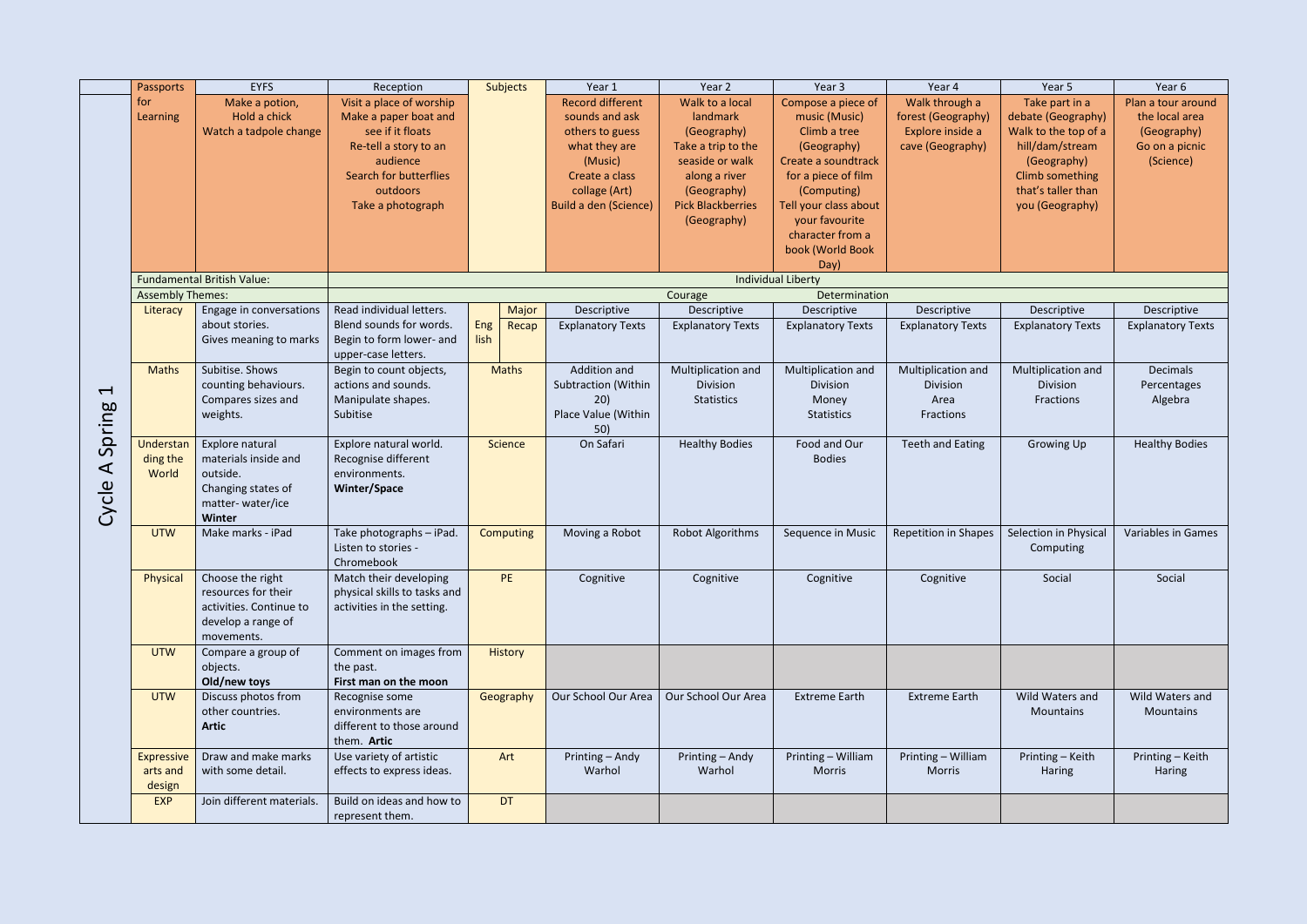| <b>EXP</b>  | Remember whole                                                                                                   | Explore and engage in                                                                                                           | <b>Music</b> | Introducing Tempo                   | <b>Exploring Feelings</b> | <b>Composing Using</b>             | Developing Pulse        | Exploring Key and                     | <b>Gaining Confidence</b>            |
|-------------|------------------------------------------------------------------------------------------------------------------|---------------------------------------------------------------------------------------------------------------------------------|--------------|-------------------------------------|---------------------------|------------------------------------|-------------------------|---------------------------------------|--------------------------------------|
|             | songs.                                                                                                           | music.                                                                                                                          |              | and Dynamics                        | <b>Through Music</b>      | Your Imagination                   | and Groove Through      | Time Signatures                       | Through                              |
|             | <b>Nursery Rhymes</b>                                                                                            |                                                                                                                                 |              |                                     |                           |                                    | Improvisation           |                                       | Performance                          |
| <b>PSHE</b> | Develop friendships in                                                                                           | <b>Dreams and Goals</b>                                                                                                         | <b>PSHE</b>  | <b>Dreams and Goals</b>             | <b>Dreams and Goals</b>   | <b>Dreams and Goals</b>            | <b>Dreams and Goals</b> | <b>Dreams and Goals</b>               | <b>Dreams and Goals</b>              |
|             | elaborate play.                                                                                                  |                                                                                                                                 |              |                                     |                           |                                    |                         |                                       |                                      |
| <b>UTW</b>  | Continue developing<br>positive attitudes about<br>the differences between<br>people.<br><b>Chinese New Year</b> | Recognise that people have<br>different beliefs and<br>celebrate special times in<br>different ways.<br><b>Chinese New Year</b> | <b>RE</b>    | Christianity - Jesus<br>as a Friend | Judaism - Passover        | Christianity - Jesus's<br>Miracles | Judaism - Passover      | Sikhism - Beliefs<br>and Moral Values | Christianity - Belief<br>and Meaning |
|             |                                                                                                                  |                                                                                                                                 | French       |                                     |                           | I Can                              | I Can                   | Pets                                  | Pets                                 |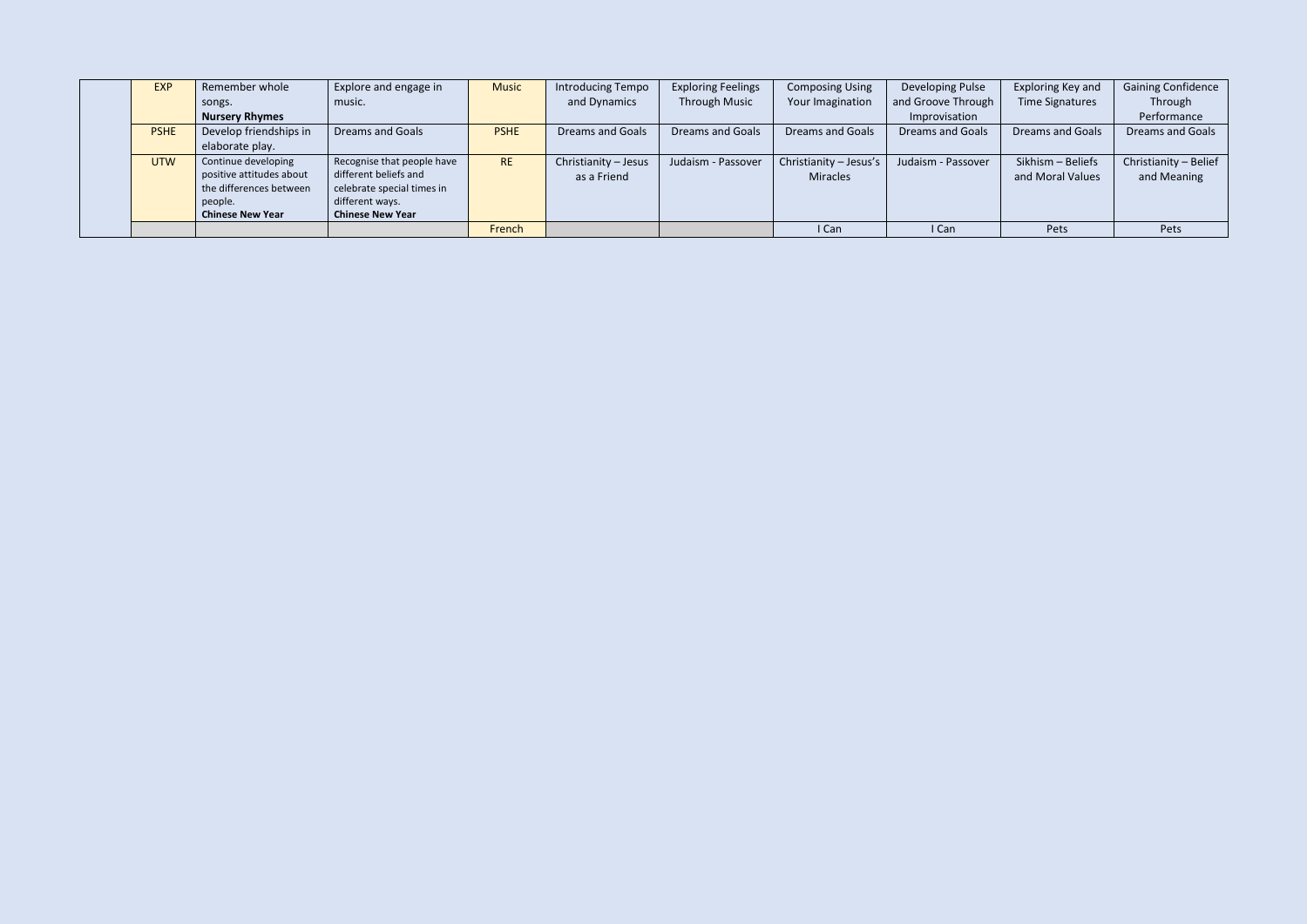|                      |                                   | <b>EYFS</b>                  | Reception                 |         | Subjects       | Year 1               | Year 2                    | Year 3                   | Year 4                   | Year 5                     | Year 6                  |
|----------------------|-----------------------------------|------------------------------|---------------------------|---------|----------------|----------------------|---------------------------|--------------------------|--------------------------|----------------------------|-------------------------|
|                      | Passports for                     | Make a potion,               | Visit a place of worship  |         |                | Make a puppet (DT)   | Go birdwatching           | <b>Produce Rubbings</b>  | Learn to sew on a        | Use an OS Map              | Learn to knit (DT)      |
|                      | Learning                          | Hold a chick                 | Make a paper boat and     |         |                | Put on a puppet      | (Science)                 | (Geography)              | button (DT)              | (Geography)                | Interview someone       |
|                      |                                   | Watch a tadpole              | see if it floats          |         |                | show (DT)            | <b>Become a Nature</b>    |                          | Skim stones/Go tad       | Make a large-scale         | (English)               |
|                      |                                   | change                       | Re-tell a story to an     |         |                | <b>Make biscuits</b> | Detective (Science)       |                          | poling (Geography)       | model (Geography)          | Design a product or     |
|                      |                                   |                              | audience                  |         |                | (Easter) (DT)        | <b>Build a Bridge and</b> |                          | <b>Go Hiking</b>         |                            | business idea and       |
|                      |                                   |                              | Search for butterflies    |         |                |                      | Test its Strength         |                          | (Geography)              |                            | pitch it to investors   |
|                      |                                   |                              | outdoors                  |         |                |                      | (History)                 |                          | Forage for Wild          |                            | (DT)                    |
|                      |                                   |                              | Take a photograph         |         |                |                      |                           |                          | Food (Geography)         |                            |                         |
|                      |                                   |                              |                           |         |                |                      |                           |                          | <b>Make Chocolate</b>    |                            |                         |
|                      | <b>Fundamental British Value:</b> |                              |                           |         |                |                      |                           | Rule of Law              | (Easter)                 |                            |                         |
|                      | <b>Assembly Themes:</b>           |                              |                           |         |                |                      | Self-Discipline           | Honesty                  |                          |                            |                         |
|                      | Literacy                          | Make marks for a             | Blend sounds for words.   | English | Major          | Persuasive           | Persuasive                | Persuasive               | Persuasive               | Persuasive                 | Persuasive              |
|                      |                                   | picture.                     | Begin to form lower-      |         | Recap          | Descriptive          | Descriptive               | Descriptive              | Descriptive              | Descriptive                | Descriptive             |
|                      |                                   | Write some of their          | and upper-case letters.   |         |                |                      |                           |                          |                          |                            |                         |
|                      |                                   | name. Engage in              |                           |         |                |                      |                           |                          |                          |                            |                         |
|                      |                                   | stories.                     |                           |         |                |                      |                           |                          |                          |                            |                         |
|                      | <b>Maths</b>                      | Subitise. Shows              | Count objects, actions    |         | <b>Maths</b>   | Length and Height    | Properties of Shape       | Length and               | Fractions                | Fractions                  | <b>Converting Units</b> |
|                      |                                   | counting                     | and sounds.               |         |                | Weight and Volume    | Fractions                 | Perimeter                | Decimals                 | Decimals and               | Perimeter, Area and     |
| $\mathbf{\Omega}$    |                                   | behaviours.                  | Manipulate shapes.        |         |                |                      |                           | Fractions                |                          | Percentages                | Volume                  |
|                      |                                   | Compares sizes and           | Subitise.                 |         |                |                      |                           |                          |                          |                            | Ratio                   |
|                      |                                   | weights.                     |                           |         |                |                      |                           |                          |                          |                            |                         |
| Spring               |                                   | Manipulate shapes.           |                           |         |                |                      |                           |                          |                          |                            |                         |
|                      | Understanding                     | Explore natural              | Explore natural world.    |         | <b>Science</b> | Holiday              | Our Environment           | Forces and Magnets       | <b>Big Build</b>         | Let's Get Moving           | Evolution               |
| $\blacktriangleleft$ | the World                         | materials inside and         | Recognise different       |         |                |                      |                           |                          |                          |                            |                         |
|                      |                                   | outside.                     | environments.             |         |                |                      |                           |                          |                          |                            |                         |
|                      |                                   | Lifecycles.<br><b>Spring</b> | Lifecycles/Spring         |         |                |                      |                           |                          |                          |                            |                         |
| Cycle                | <b>UTW</b>                        | Make marks - iPad            | Take photographs -        |         | Computing      | <b>Grouping Data</b> | Pictograms                | <b>Branching</b>         | Data Logging             | <b>Flat File Databases</b> | Introduction to         |
|                      |                                   |                              | iPad. Listen to stories - |         |                |                      |                           | <b>Databases</b>         |                          |                            | Spreadsheets            |
|                      |                                   |                              | Chromebook                |         |                |                      |                           |                          |                          |                            |                         |
|                      | Physical                          | Match their                  | Revise and refine         |         | <b>PE</b>      | Creative             | Creative                  | Creative                 | Creative                 | Physical                   | Physical                |
|                      |                                   | developing physical          | fundamental               |         |                |                      |                           |                          |                          |                            |                         |
|                      |                                   | skills to the tasks.         | movements.                |         |                |                      |                           |                          |                          |                            |                         |
|                      |                                   |                              | Progress towards a        |         |                |                      |                           |                          |                          |                            |                         |
|                      |                                   |                              | fluent style of           |         |                |                      |                           |                          |                          |                            |                         |
|                      |                                   |                              | movement.                 |         |                |                      |                           |                          |                          |                            |                         |
|                      | <b>UTW</b>                        | Compare a group of           | Compare and contrast      |         | <b>History</b> | Local History - GWR  | Local History - GWR       |                          |                          |                            |                         |
|                      |                                   | objects.                     | characters from stories   |         |                |                      |                           |                          |                          |                            |                         |
|                      |                                   | Show an interest in          | - figures from the past.  |         |                |                      |                           |                          |                          |                            |                         |
|                      |                                   | occupations.                 |                           |         |                |                      |                           |                          |                          |                            |                         |
|                      |                                   | <b>Old/New Trains</b>        |                           |         |                |                      |                           |                          |                          |                            |                         |
|                      | <b>UTW</b>                        | Know there are               | Understand the effects    |         | Geography      |                      |                           | <b>Brilliant Britain</b> | <b>Brilliant Britain</b> | North America/             | North America/          |
|                      |                                   | different countries          | of changing seasons.      |         |                |                      |                           |                          |                          | South America              | South America           |
|                      |                                   | in the world.                | Recognise similarities    |         |                |                      |                           |                          |                          |                            |                         |
|                      |                                   | Discuss what they            | and difference between    |         |                |                      |                           |                          |                          |                            |                         |
|                      |                                   | can see in pictures.         | life in this country and  |         |                |                      |                           |                          |                          |                            |                         |
|                      |                                   | <b>Spring</b>                | life in others. Spring    |         |                |                      |                           |                          |                          |                            |                         |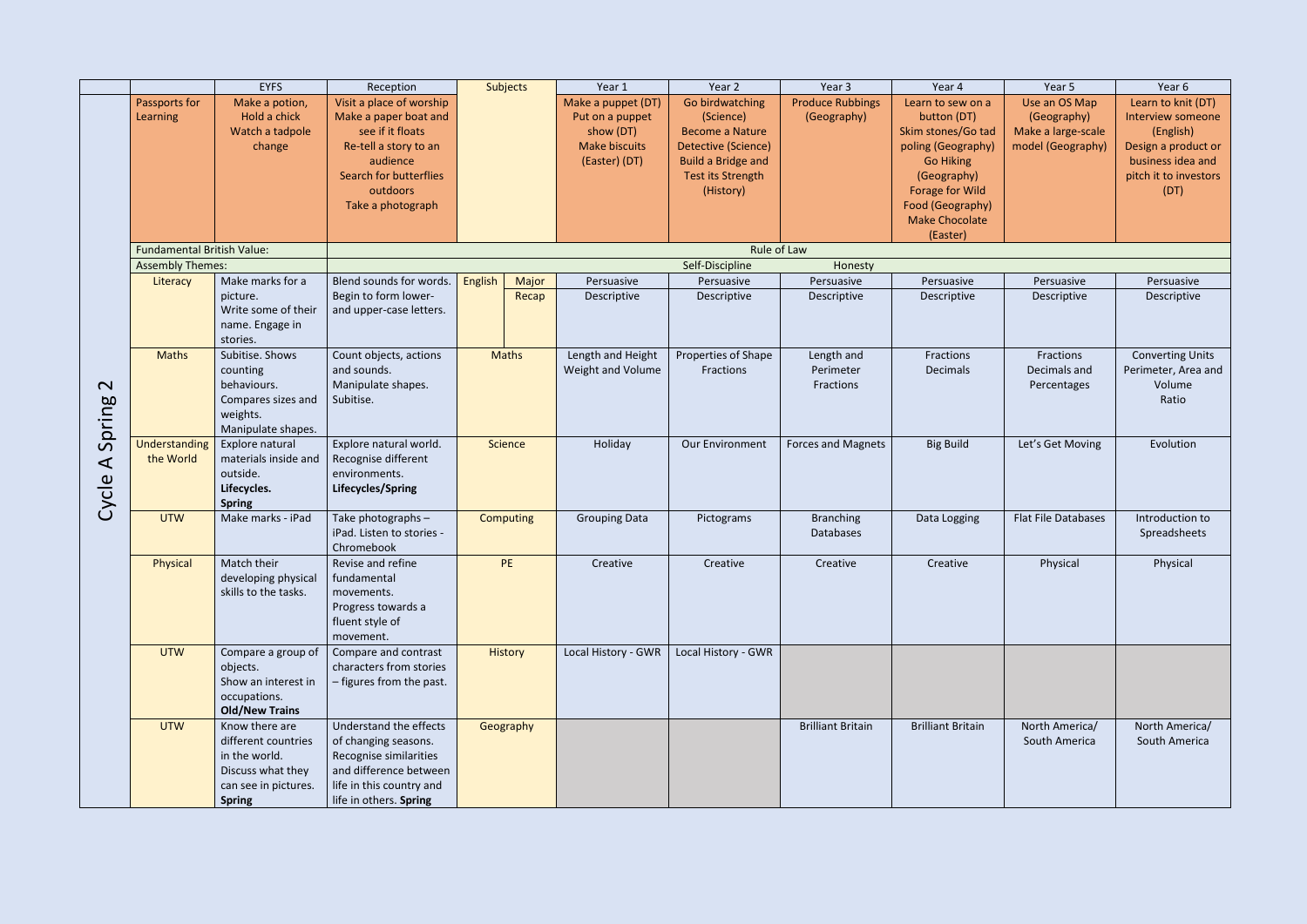| Expressive<br>arts and<br>design | Explore different<br>textures.                                                                  | Create collaboratively<br>sharing ideas,<br>resources, and skills.                                             | Art          |                                 |                            |                       |                       |                       |                       |
|----------------------------------|-------------------------------------------------------------------------------------------------|----------------------------------------------------------------------------------------------------------------|--------------|---------------------------------|----------------------------|-----------------------|-----------------------|-----------------------|-----------------------|
| <b>EXP</b>                       | Join different<br>materials.                                                                    | Build on learning, refine<br>ideas and ability to<br>represent them.                                           | <b>DT</b>    | Textiles - Cross<br>Stitch      | Textiles - Cross<br>Stitch | Textiles - Sewing     | Textiles - Sewing     | Textiles - Sewing     | Textiles - Sewing     |
| <b>EXP</b>                       | Respond to what<br>they have heard.<br><b>Nursery Rhymes</b>                                    | Explore and engage in<br>performance.                                                                          | <b>Music</b> |                                 |                            |                       |                       |                       |                       |
| <b>PSHE</b>                      | Extend and<br>elaborate play.                                                                   | <b>Healthy Me</b>                                                                                              | <b>PSHE</b>  | Healthy Me                      | <b>Healthy Me</b>          | Healthy Me            | Healthy Me            | <b>Healthy Me</b>     | Healthy Me            |
| <b>UTW</b>                       | Continue developing<br>positive attitudes<br>about the differences<br>between people.<br>Easter | Recognise that people<br>have different beliefs and<br>celebrate special times in<br>different ways.<br>Easter | <b>RE</b>    | Christianity - Easter<br>Sunday | Christianity - Easter      | Christianity - Easter | Christianity - Easter | Christianity - Easter | Christianity - Easter |
|                                  |                                                                                                 |                                                                                                                | French       |                                 |                            | Fruits                | <b>Fruits</b>         | Olympics              | Olympics              |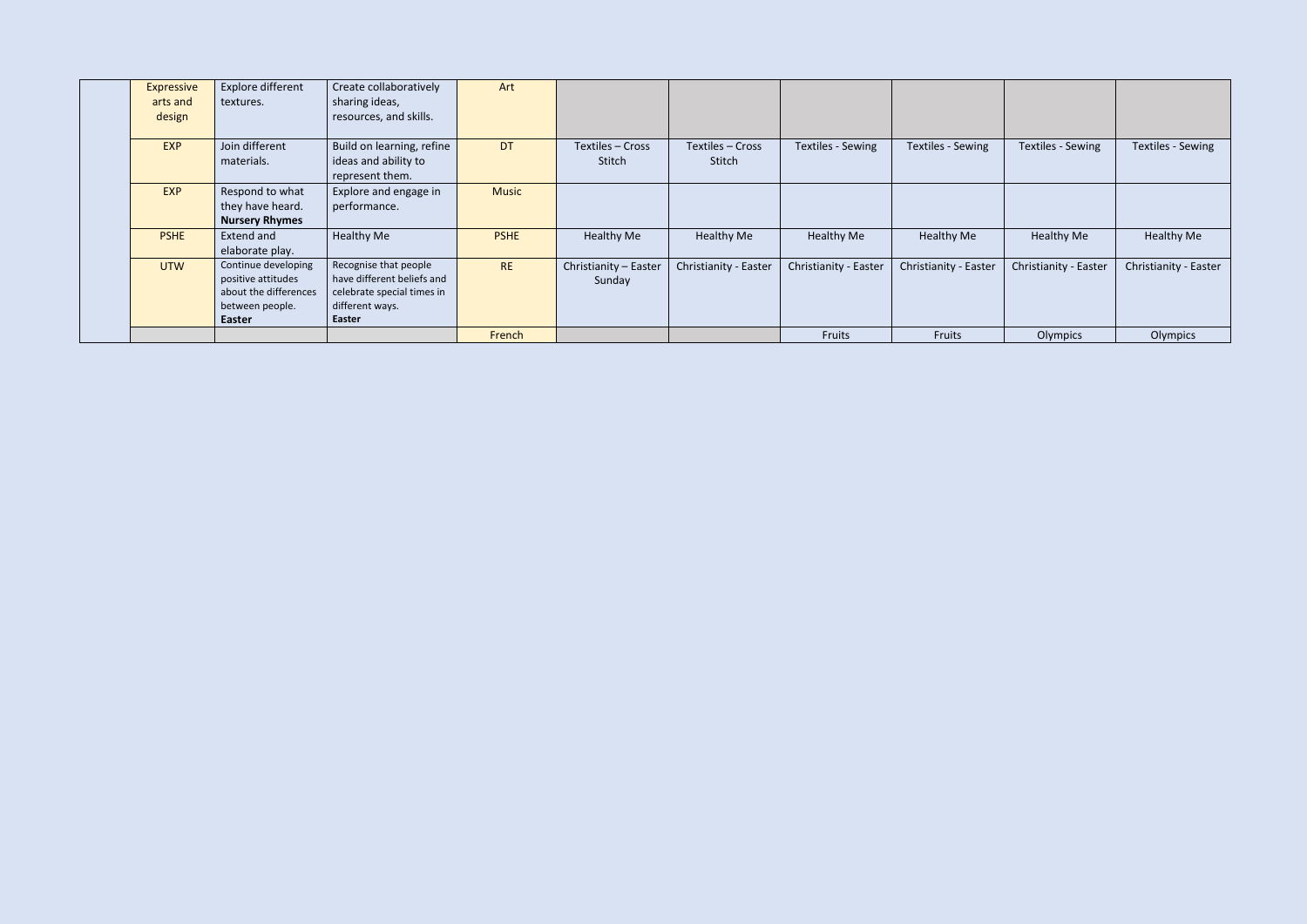| Make papier mâché<br><b>Making houses</b><br>Learning<br>Make leaf rubbings<br>Start a vegetable<br>Visit an Art Gallery<br>Learn about a new<br>Make a dessert<br>Create a comic strip<br>patch (Science)<br>Tell a story<br>Make a treasure map<br>(Art)<br>(Art)<br>religion and visit a<br>planets or sporting<br>(Geography)<br>Make a Pinhole<br><b>Sports Day</b><br>Dress up like a pirate<br>Create a piece of art<br>Write a weather<br>new place of<br>equipment<br><b>Visit Reception</b><br>for an exhibition<br>report for your class<br>worship (RE)<br>Look up where you live<br>Camera (Science)<br>(Science)<br>Make and launch an<br>(Art)<br>(Geography)<br>Perform in a play<br>on a map<br>Have a teddy bears<br>(PSHE)<br>air-powered rocket<br>(Science)<br>picnic<br><b>Go Orienteering</b><br>(Maths)<br><b>Fundamental British Value:</b><br>Democracy<br><b>Assembly Themes:</b><br>Fairness<br>Cooperation<br>Make marks for a<br>Blend sounds for<br><b>English</b><br>Journals and Letters<br>Major<br>Journals and Letters<br>Journals and Letters<br>Journals and Letters<br>Journals and Letters<br>Journals and Letters<br>Literacy<br>words. Begin to form<br>picture. Write some<br>Persuasive<br>Persuasive<br>Recap<br>Persuasive<br>Persuasive<br>Persuasive<br>Persuasive<br>of their name.<br>lower- and upper-case<br>Engage in stories.<br>letters.<br><b>Maths</b><br>Subitise. Shows<br>Count objects, actions<br>Length and Height<br><b>Statistics</b><br><b>Maths</b><br>Multiplication and<br>Fractions<br><b>Decimals</b><br><b>Decimals</b><br>and sounds.<br>Division<br>Properties of<br>Properties of<br>counting behaviours.<br>Position and<br>Time<br>Money<br>Compares sizes and<br>Manipulate shapes.<br>Direction<br>Fractions<br><b>Shapes</b><br><b>Shapes</b><br>Time<br>weights.<br>Subitise.<br><b>Problem Solving</b><br>$\blacktriangleleft$<br>More/less<br>Manipulate shapes.<br>ummer<br><b>Polar Places</b><br>Out of this World<br>Understanding<br><b>Science</b><br><b>Young Gardeners</b><br>Light and Shadows<br>What's that sound?<br>Light<br>Explore natural<br>Explore natural world.<br>materials inside and<br>the World<br>Recognise different<br>environments.<br>outside. Light and<br>dark.<br><b>Lifecycles Summer</b><br>Lifecycles.<br>$\overline{v}$<br><b>Summer</b><br>$\blacktriangleleft$<br><b>UTW</b><br>Make marks - iPad<br>Take photographs -<br><b>Photo Editing</b><br>3D Modelling<br><b>Digital Writing</b><br><b>Making Music</b><br>Desktop Publishing<br><b>Vector Drawing</b><br><b>Computing</b><br>Cycle<br>iPad. Listen to stories -<br>Chromebook<br>Physical<br>Match their<br>Revise and refine<br><b>PE</b><br><b>Health and Fitness</b><br><b>Health and Fitness</b><br>Physical<br>Physical<br>Physical<br>Physical<br>developing physical<br>fundamental<br>skills to the tasks.<br>movements.<br>Choose the right<br>Build confidence with<br>resources for their<br>ball skills.<br>activities.<br><b>UTW</b><br>Compare a group of<br>Compare and contrast<br><b>History</b><br>characters from stories<br>objects.<br>Show an interest in<br>- figures from the<br>occupations.<br>past.<br>Understand the effects<br><b>UTW</b><br>European Study-<br>Know there are<br>Geography<br>Weather and<br>Weather and<br>Rainforests<br>Rainforests<br>European Study -<br>Scandinavia and<br>different countries<br>of changing seasons.<br>Scandinavia and<br>Seasons<br>Seasons<br>Recognise similarities<br>in the world.<br>Greece<br>Greece<br>and difference<br>Discuss what they<br>between life in this<br>can see in pictures.<br>country and life in<br><b>Summer</b><br>others. Summer<br>Draw with increasing<br>Drawing (Cartoons)<br>Drawing (Cartoons)<br>Drawing (Cartoons)<br>Drawing (Cartoons)<br>Use and refine a<br>Art<br>Drawing (Cartoons)<br>Drawing (Cartoons)<br><b>Expressive</b><br><b>Walt Disney</b><br>Jack Kirby<br>variety of artistic<br><b>Walt Disney</b><br>Jack Kirby<br>Manga<br>arts and<br>complexity.<br>Manga<br>design<br>effects. | Passports for | <b>EYFS</b> | Reception | <b>Subjects</b> | Year 1 | Year 2 | Year 3 | Year 4 | Year 5 | Year 6 |
|-------------------------------------------------------------------------------------------------------------------------------------------------------------------------------------------------------------------------------------------------------------------------------------------------------------------------------------------------------------------------------------------------------------------------------------------------------------------------------------------------------------------------------------------------------------------------------------------------------------------------------------------------------------------------------------------------------------------------------------------------------------------------------------------------------------------------------------------------------------------------------------------------------------------------------------------------------------------------------------------------------------------------------------------------------------------------------------------------------------------------------------------------------------------------------------------------------------------------------------------------------------------------------------------------------------------------------------------------------------------------------------------------------------------------------------------------------------------------------------------------------------------------------------------------------------------------------------------------------------------------------------------------------------------------------------------------------------------------------------------------------------------------------------------------------------------------------------------------------------------------------------------------------------------------------------------------------------------------------------------------------------------------------------------------------------------------------------------------------------------------------------------------------------------------------------------------------------------------------------------------------------------------------------------------------------------------------------------------------------------------------------------------------------------------------------------------------------------------------------------------------------------------------------------------------------------------------------------------------------------------------------------------------------------------------------------------------------------------------------------------------------------------------------------------------------------------------------------------------------------------------------------------------------------------------------------------------------------------------------------------------------------------------------------------------------------------------------------------------------------------------------------------------------------------------------------------------------------------------------------------------------------------------------------------------------------------------------------------------------------------------------------------------------------------------------------------------------------------------------------------------------------------------------------------------------------------------------------------------------------------------------------------------------------------------------------------------------------------------------------------------------------------------------------------------------------------------------------------------------------------------------------------------------------------------------------------------------------------------------------------------------------------------------------------------------------------------------------------------|---------------|-------------|-----------|-----------------|--------|--------|--------|--------|--------|--------|
|                                                                                                                                                                                                                                                                                                                                                                                                                                                                                                                                                                                                                                                                                                                                                                                                                                                                                                                                                                                                                                                                                                                                                                                                                                                                                                                                                                                                                                                                                                                                                                                                                                                                                                                                                                                                                                                                                                                                                                                                                                                                                                                                                                                                                                                                                                                                                                                                                                                                                                                                                                                                                                                                                                                                                                                                                                                                                                                                                                                                                                                                                                                                                                                                                                                                                                                                                                                                                                                                                                                                                                                                                                                                                                                                                                                                                                                                                                                                                                                                                                                                                                       |               |             |           |                 |        |        |        |        |        |        |
|                                                                                                                                                                                                                                                                                                                                                                                                                                                                                                                                                                                                                                                                                                                                                                                                                                                                                                                                                                                                                                                                                                                                                                                                                                                                                                                                                                                                                                                                                                                                                                                                                                                                                                                                                                                                                                                                                                                                                                                                                                                                                                                                                                                                                                                                                                                                                                                                                                                                                                                                                                                                                                                                                                                                                                                                                                                                                                                                                                                                                                                                                                                                                                                                                                                                                                                                                                                                                                                                                                                                                                                                                                                                                                                                                                                                                                                                                                                                                                                                                                                                                                       |               |             |           |                 |        |        |        |        |        |        |
|                                                                                                                                                                                                                                                                                                                                                                                                                                                                                                                                                                                                                                                                                                                                                                                                                                                                                                                                                                                                                                                                                                                                                                                                                                                                                                                                                                                                                                                                                                                                                                                                                                                                                                                                                                                                                                                                                                                                                                                                                                                                                                                                                                                                                                                                                                                                                                                                                                                                                                                                                                                                                                                                                                                                                                                                                                                                                                                                                                                                                                                                                                                                                                                                                                                                                                                                                                                                                                                                                                                                                                                                                                                                                                                                                                                                                                                                                                                                                                                                                                                                                                       |               |             |           |                 |        |        |        |        |        |        |
|                                                                                                                                                                                                                                                                                                                                                                                                                                                                                                                                                                                                                                                                                                                                                                                                                                                                                                                                                                                                                                                                                                                                                                                                                                                                                                                                                                                                                                                                                                                                                                                                                                                                                                                                                                                                                                                                                                                                                                                                                                                                                                                                                                                                                                                                                                                                                                                                                                                                                                                                                                                                                                                                                                                                                                                                                                                                                                                                                                                                                                                                                                                                                                                                                                                                                                                                                                                                                                                                                                                                                                                                                                                                                                                                                                                                                                                                                                                                                                                                                                                                                                       |               |             |           |                 |        |        |        |        |        |        |
|                                                                                                                                                                                                                                                                                                                                                                                                                                                                                                                                                                                                                                                                                                                                                                                                                                                                                                                                                                                                                                                                                                                                                                                                                                                                                                                                                                                                                                                                                                                                                                                                                                                                                                                                                                                                                                                                                                                                                                                                                                                                                                                                                                                                                                                                                                                                                                                                                                                                                                                                                                                                                                                                                                                                                                                                                                                                                                                                                                                                                                                                                                                                                                                                                                                                                                                                                                                                                                                                                                                                                                                                                                                                                                                                                                                                                                                                                                                                                                                                                                                                                                       |               |             |           |                 |        |        |        |        |        |        |
|                                                                                                                                                                                                                                                                                                                                                                                                                                                                                                                                                                                                                                                                                                                                                                                                                                                                                                                                                                                                                                                                                                                                                                                                                                                                                                                                                                                                                                                                                                                                                                                                                                                                                                                                                                                                                                                                                                                                                                                                                                                                                                                                                                                                                                                                                                                                                                                                                                                                                                                                                                                                                                                                                                                                                                                                                                                                                                                                                                                                                                                                                                                                                                                                                                                                                                                                                                                                                                                                                                                                                                                                                                                                                                                                                                                                                                                                                                                                                                                                                                                                                                       |               |             |           |                 |        |        |        |        |        |        |
|                                                                                                                                                                                                                                                                                                                                                                                                                                                                                                                                                                                                                                                                                                                                                                                                                                                                                                                                                                                                                                                                                                                                                                                                                                                                                                                                                                                                                                                                                                                                                                                                                                                                                                                                                                                                                                                                                                                                                                                                                                                                                                                                                                                                                                                                                                                                                                                                                                                                                                                                                                                                                                                                                                                                                                                                                                                                                                                                                                                                                                                                                                                                                                                                                                                                                                                                                                                                                                                                                                                                                                                                                                                                                                                                                                                                                                                                                                                                                                                                                                                                                                       |               |             |           |                 |        |        |        |        |        |        |
|                                                                                                                                                                                                                                                                                                                                                                                                                                                                                                                                                                                                                                                                                                                                                                                                                                                                                                                                                                                                                                                                                                                                                                                                                                                                                                                                                                                                                                                                                                                                                                                                                                                                                                                                                                                                                                                                                                                                                                                                                                                                                                                                                                                                                                                                                                                                                                                                                                                                                                                                                                                                                                                                                                                                                                                                                                                                                                                                                                                                                                                                                                                                                                                                                                                                                                                                                                                                                                                                                                                                                                                                                                                                                                                                                                                                                                                                                                                                                                                                                                                                                                       |               |             |           |                 |        |        |        |        |        |        |
|                                                                                                                                                                                                                                                                                                                                                                                                                                                                                                                                                                                                                                                                                                                                                                                                                                                                                                                                                                                                                                                                                                                                                                                                                                                                                                                                                                                                                                                                                                                                                                                                                                                                                                                                                                                                                                                                                                                                                                                                                                                                                                                                                                                                                                                                                                                                                                                                                                                                                                                                                                                                                                                                                                                                                                                                                                                                                                                                                                                                                                                                                                                                                                                                                                                                                                                                                                                                                                                                                                                                                                                                                                                                                                                                                                                                                                                                                                                                                                                                                                                                                                       |               |             |           |                 |        |        |        |        |        |        |
|                                                                                                                                                                                                                                                                                                                                                                                                                                                                                                                                                                                                                                                                                                                                                                                                                                                                                                                                                                                                                                                                                                                                                                                                                                                                                                                                                                                                                                                                                                                                                                                                                                                                                                                                                                                                                                                                                                                                                                                                                                                                                                                                                                                                                                                                                                                                                                                                                                                                                                                                                                                                                                                                                                                                                                                                                                                                                                                                                                                                                                                                                                                                                                                                                                                                                                                                                                                                                                                                                                                                                                                                                                                                                                                                                                                                                                                                                                                                                                                                                                                                                                       |               |             |           |                 |        |        |        |        |        |        |
|                                                                                                                                                                                                                                                                                                                                                                                                                                                                                                                                                                                                                                                                                                                                                                                                                                                                                                                                                                                                                                                                                                                                                                                                                                                                                                                                                                                                                                                                                                                                                                                                                                                                                                                                                                                                                                                                                                                                                                                                                                                                                                                                                                                                                                                                                                                                                                                                                                                                                                                                                                                                                                                                                                                                                                                                                                                                                                                                                                                                                                                                                                                                                                                                                                                                                                                                                                                                                                                                                                                                                                                                                                                                                                                                                                                                                                                                                                                                                                                                                                                                                                       |               |             |           |                 |        |        |        |        |        |        |
|                                                                                                                                                                                                                                                                                                                                                                                                                                                                                                                                                                                                                                                                                                                                                                                                                                                                                                                                                                                                                                                                                                                                                                                                                                                                                                                                                                                                                                                                                                                                                                                                                                                                                                                                                                                                                                                                                                                                                                                                                                                                                                                                                                                                                                                                                                                                                                                                                                                                                                                                                                                                                                                                                                                                                                                                                                                                                                                                                                                                                                                                                                                                                                                                                                                                                                                                                                                                                                                                                                                                                                                                                                                                                                                                                                                                                                                                                                                                                                                                                                                                                                       |               |             |           |                 |        |        |        |        |        |        |
|                                                                                                                                                                                                                                                                                                                                                                                                                                                                                                                                                                                                                                                                                                                                                                                                                                                                                                                                                                                                                                                                                                                                                                                                                                                                                                                                                                                                                                                                                                                                                                                                                                                                                                                                                                                                                                                                                                                                                                                                                                                                                                                                                                                                                                                                                                                                                                                                                                                                                                                                                                                                                                                                                                                                                                                                                                                                                                                                                                                                                                                                                                                                                                                                                                                                                                                                                                                                                                                                                                                                                                                                                                                                                                                                                                                                                                                                                                                                                                                                                                                                                                       |               |             |           |                 |        |        |        |        |        |        |
|                                                                                                                                                                                                                                                                                                                                                                                                                                                                                                                                                                                                                                                                                                                                                                                                                                                                                                                                                                                                                                                                                                                                                                                                                                                                                                                                                                                                                                                                                                                                                                                                                                                                                                                                                                                                                                                                                                                                                                                                                                                                                                                                                                                                                                                                                                                                                                                                                                                                                                                                                                                                                                                                                                                                                                                                                                                                                                                                                                                                                                                                                                                                                                                                                                                                                                                                                                                                                                                                                                                                                                                                                                                                                                                                                                                                                                                                                                                                                                                                                                                                                                       |               |             |           |                 |        |        |        |        |        |        |
|                                                                                                                                                                                                                                                                                                                                                                                                                                                                                                                                                                                                                                                                                                                                                                                                                                                                                                                                                                                                                                                                                                                                                                                                                                                                                                                                                                                                                                                                                                                                                                                                                                                                                                                                                                                                                                                                                                                                                                                                                                                                                                                                                                                                                                                                                                                                                                                                                                                                                                                                                                                                                                                                                                                                                                                                                                                                                                                                                                                                                                                                                                                                                                                                                                                                                                                                                                                                                                                                                                                                                                                                                                                                                                                                                                                                                                                                                                                                                                                                                                                                                                       |               |             |           |                 |        |        |        |        |        |        |
|                                                                                                                                                                                                                                                                                                                                                                                                                                                                                                                                                                                                                                                                                                                                                                                                                                                                                                                                                                                                                                                                                                                                                                                                                                                                                                                                                                                                                                                                                                                                                                                                                                                                                                                                                                                                                                                                                                                                                                                                                                                                                                                                                                                                                                                                                                                                                                                                                                                                                                                                                                                                                                                                                                                                                                                                                                                                                                                                                                                                                                                                                                                                                                                                                                                                                                                                                                                                                                                                                                                                                                                                                                                                                                                                                                                                                                                                                                                                                                                                                                                                                                       |               |             |           |                 |        |        |        |        |        |        |
|                                                                                                                                                                                                                                                                                                                                                                                                                                                                                                                                                                                                                                                                                                                                                                                                                                                                                                                                                                                                                                                                                                                                                                                                                                                                                                                                                                                                                                                                                                                                                                                                                                                                                                                                                                                                                                                                                                                                                                                                                                                                                                                                                                                                                                                                                                                                                                                                                                                                                                                                                                                                                                                                                                                                                                                                                                                                                                                                                                                                                                                                                                                                                                                                                                                                                                                                                                                                                                                                                                                                                                                                                                                                                                                                                                                                                                                                                                                                                                                                                                                                                                       |               |             |           |                 |        |        |        |        |        |        |
|                                                                                                                                                                                                                                                                                                                                                                                                                                                                                                                                                                                                                                                                                                                                                                                                                                                                                                                                                                                                                                                                                                                                                                                                                                                                                                                                                                                                                                                                                                                                                                                                                                                                                                                                                                                                                                                                                                                                                                                                                                                                                                                                                                                                                                                                                                                                                                                                                                                                                                                                                                                                                                                                                                                                                                                                                                                                                                                                                                                                                                                                                                                                                                                                                                                                                                                                                                                                                                                                                                                                                                                                                                                                                                                                                                                                                                                                                                                                                                                                                                                                                                       |               |             |           |                 |        |        |        |        |        |        |
|                                                                                                                                                                                                                                                                                                                                                                                                                                                                                                                                                                                                                                                                                                                                                                                                                                                                                                                                                                                                                                                                                                                                                                                                                                                                                                                                                                                                                                                                                                                                                                                                                                                                                                                                                                                                                                                                                                                                                                                                                                                                                                                                                                                                                                                                                                                                                                                                                                                                                                                                                                                                                                                                                                                                                                                                                                                                                                                                                                                                                                                                                                                                                                                                                                                                                                                                                                                                                                                                                                                                                                                                                                                                                                                                                                                                                                                                                                                                                                                                                                                                                                       |               |             |           |                 |        |        |        |        |        |        |
|                                                                                                                                                                                                                                                                                                                                                                                                                                                                                                                                                                                                                                                                                                                                                                                                                                                                                                                                                                                                                                                                                                                                                                                                                                                                                                                                                                                                                                                                                                                                                                                                                                                                                                                                                                                                                                                                                                                                                                                                                                                                                                                                                                                                                                                                                                                                                                                                                                                                                                                                                                                                                                                                                                                                                                                                                                                                                                                                                                                                                                                                                                                                                                                                                                                                                                                                                                                                                                                                                                                                                                                                                                                                                                                                                                                                                                                                                                                                                                                                                                                                                                       |               |             |           |                 |        |        |        |        |        |        |
|                                                                                                                                                                                                                                                                                                                                                                                                                                                                                                                                                                                                                                                                                                                                                                                                                                                                                                                                                                                                                                                                                                                                                                                                                                                                                                                                                                                                                                                                                                                                                                                                                                                                                                                                                                                                                                                                                                                                                                                                                                                                                                                                                                                                                                                                                                                                                                                                                                                                                                                                                                                                                                                                                                                                                                                                                                                                                                                                                                                                                                                                                                                                                                                                                                                                                                                                                                                                                                                                                                                                                                                                                                                                                                                                                                                                                                                                                                                                                                                                                                                                                                       |               |             |           |                 |        |        |        |        |        |        |
|                                                                                                                                                                                                                                                                                                                                                                                                                                                                                                                                                                                                                                                                                                                                                                                                                                                                                                                                                                                                                                                                                                                                                                                                                                                                                                                                                                                                                                                                                                                                                                                                                                                                                                                                                                                                                                                                                                                                                                                                                                                                                                                                                                                                                                                                                                                                                                                                                                                                                                                                                                                                                                                                                                                                                                                                                                                                                                                                                                                                                                                                                                                                                                                                                                                                                                                                                                                                                                                                                                                                                                                                                                                                                                                                                                                                                                                                                                                                                                                                                                                                                                       |               |             |           |                 |        |        |        |        |        |        |
|                                                                                                                                                                                                                                                                                                                                                                                                                                                                                                                                                                                                                                                                                                                                                                                                                                                                                                                                                                                                                                                                                                                                                                                                                                                                                                                                                                                                                                                                                                                                                                                                                                                                                                                                                                                                                                                                                                                                                                                                                                                                                                                                                                                                                                                                                                                                                                                                                                                                                                                                                                                                                                                                                                                                                                                                                                                                                                                                                                                                                                                                                                                                                                                                                                                                                                                                                                                                                                                                                                                                                                                                                                                                                                                                                                                                                                                                                                                                                                                                                                                                                                       |               |             |           |                 |        |        |        |        |        |        |
|                                                                                                                                                                                                                                                                                                                                                                                                                                                                                                                                                                                                                                                                                                                                                                                                                                                                                                                                                                                                                                                                                                                                                                                                                                                                                                                                                                                                                                                                                                                                                                                                                                                                                                                                                                                                                                                                                                                                                                                                                                                                                                                                                                                                                                                                                                                                                                                                                                                                                                                                                                                                                                                                                                                                                                                                                                                                                                                                                                                                                                                                                                                                                                                                                                                                                                                                                                                                                                                                                                                                                                                                                                                                                                                                                                                                                                                                                                                                                                                                                                                                                                       |               |             |           |                 |        |        |        |        |        |        |
|                                                                                                                                                                                                                                                                                                                                                                                                                                                                                                                                                                                                                                                                                                                                                                                                                                                                                                                                                                                                                                                                                                                                                                                                                                                                                                                                                                                                                                                                                                                                                                                                                                                                                                                                                                                                                                                                                                                                                                                                                                                                                                                                                                                                                                                                                                                                                                                                                                                                                                                                                                                                                                                                                                                                                                                                                                                                                                                                                                                                                                                                                                                                                                                                                                                                                                                                                                                                                                                                                                                                                                                                                                                                                                                                                                                                                                                                                                                                                                                                                                                                                                       |               |             |           |                 |        |        |        |        |        |        |
|                                                                                                                                                                                                                                                                                                                                                                                                                                                                                                                                                                                                                                                                                                                                                                                                                                                                                                                                                                                                                                                                                                                                                                                                                                                                                                                                                                                                                                                                                                                                                                                                                                                                                                                                                                                                                                                                                                                                                                                                                                                                                                                                                                                                                                                                                                                                                                                                                                                                                                                                                                                                                                                                                                                                                                                                                                                                                                                                                                                                                                                                                                                                                                                                                                                                                                                                                                                                                                                                                                                                                                                                                                                                                                                                                                                                                                                                                                                                                                                                                                                                                                       |               |             |           |                 |        |        |        |        |        |        |
|                                                                                                                                                                                                                                                                                                                                                                                                                                                                                                                                                                                                                                                                                                                                                                                                                                                                                                                                                                                                                                                                                                                                                                                                                                                                                                                                                                                                                                                                                                                                                                                                                                                                                                                                                                                                                                                                                                                                                                                                                                                                                                                                                                                                                                                                                                                                                                                                                                                                                                                                                                                                                                                                                                                                                                                                                                                                                                                                                                                                                                                                                                                                                                                                                                                                                                                                                                                                                                                                                                                                                                                                                                                                                                                                                                                                                                                                                                                                                                                                                                                                                                       |               |             |           |                 |        |        |        |        |        |        |
|                                                                                                                                                                                                                                                                                                                                                                                                                                                                                                                                                                                                                                                                                                                                                                                                                                                                                                                                                                                                                                                                                                                                                                                                                                                                                                                                                                                                                                                                                                                                                                                                                                                                                                                                                                                                                                                                                                                                                                                                                                                                                                                                                                                                                                                                                                                                                                                                                                                                                                                                                                                                                                                                                                                                                                                                                                                                                                                                                                                                                                                                                                                                                                                                                                                                                                                                                                                                                                                                                                                                                                                                                                                                                                                                                                                                                                                                                                                                                                                                                                                                                                       |               |             |           |                 |        |        |        |        |        |        |
|                                                                                                                                                                                                                                                                                                                                                                                                                                                                                                                                                                                                                                                                                                                                                                                                                                                                                                                                                                                                                                                                                                                                                                                                                                                                                                                                                                                                                                                                                                                                                                                                                                                                                                                                                                                                                                                                                                                                                                                                                                                                                                                                                                                                                                                                                                                                                                                                                                                                                                                                                                                                                                                                                                                                                                                                                                                                                                                                                                                                                                                                                                                                                                                                                                                                                                                                                                                                                                                                                                                                                                                                                                                                                                                                                                                                                                                                                                                                                                                                                                                                                                       |               |             |           |                 |        |        |        |        |        |        |
|                                                                                                                                                                                                                                                                                                                                                                                                                                                                                                                                                                                                                                                                                                                                                                                                                                                                                                                                                                                                                                                                                                                                                                                                                                                                                                                                                                                                                                                                                                                                                                                                                                                                                                                                                                                                                                                                                                                                                                                                                                                                                                                                                                                                                                                                                                                                                                                                                                                                                                                                                                                                                                                                                                                                                                                                                                                                                                                                                                                                                                                                                                                                                                                                                                                                                                                                                                                                                                                                                                                                                                                                                                                                                                                                                                                                                                                                                                                                                                                                                                                                                                       |               |             |           |                 |        |        |        |        |        |        |
|                                                                                                                                                                                                                                                                                                                                                                                                                                                                                                                                                                                                                                                                                                                                                                                                                                                                                                                                                                                                                                                                                                                                                                                                                                                                                                                                                                                                                                                                                                                                                                                                                                                                                                                                                                                                                                                                                                                                                                                                                                                                                                                                                                                                                                                                                                                                                                                                                                                                                                                                                                                                                                                                                                                                                                                                                                                                                                                                                                                                                                                                                                                                                                                                                                                                                                                                                                                                                                                                                                                                                                                                                                                                                                                                                                                                                                                                                                                                                                                                                                                                                                       |               |             |           |                 |        |        |        |        |        |        |
|                                                                                                                                                                                                                                                                                                                                                                                                                                                                                                                                                                                                                                                                                                                                                                                                                                                                                                                                                                                                                                                                                                                                                                                                                                                                                                                                                                                                                                                                                                                                                                                                                                                                                                                                                                                                                                                                                                                                                                                                                                                                                                                                                                                                                                                                                                                                                                                                                                                                                                                                                                                                                                                                                                                                                                                                                                                                                                                                                                                                                                                                                                                                                                                                                                                                                                                                                                                                                                                                                                                                                                                                                                                                                                                                                                                                                                                                                                                                                                                                                                                                                                       |               |             |           |                 |        |        |        |        |        |        |
|                                                                                                                                                                                                                                                                                                                                                                                                                                                                                                                                                                                                                                                                                                                                                                                                                                                                                                                                                                                                                                                                                                                                                                                                                                                                                                                                                                                                                                                                                                                                                                                                                                                                                                                                                                                                                                                                                                                                                                                                                                                                                                                                                                                                                                                                                                                                                                                                                                                                                                                                                                                                                                                                                                                                                                                                                                                                                                                                                                                                                                                                                                                                                                                                                                                                                                                                                                                                                                                                                                                                                                                                                                                                                                                                                                                                                                                                                                                                                                                                                                                                                                       |               |             |           |                 |        |        |        |        |        |        |
|                                                                                                                                                                                                                                                                                                                                                                                                                                                                                                                                                                                                                                                                                                                                                                                                                                                                                                                                                                                                                                                                                                                                                                                                                                                                                                                                                                                                                                                                                                                                                                                                                                                                                                                                                                                                                                                                                                                                                                                                                                                                                                                                                                                                                                                                                                                                                                                                                                                                                                                                                                                                                                                                                                                                                                                                                                                                                                                                                                                                                                                                                                                                                                                                                                                                                                                                                                                                                                                                                                                                                                                                                                                                                                                                                                                                                                                                                                                                                                                                                                                                                                       |               |             |           |                 |        |        |        |        |        |        |
|                                                                                                                                                                                                                                                                                                                                                                                                                                                                                                                                                                                                                                                                                                                                                                                                                                                                                                                                                                                                                                                                                                                                                                                                                                                                                                                                                                                                                                                                                                                                                                                                                                                                                                                                                                                                                                                                                                                                                                                                                                                                                                                                                                                                                                                                                                                                                                                                                                                                                                                                                                                                                                                                                                                                                                                                                                                                                                                                                                                                                                                                                                                                                                                                                                                                                                                                                                                                                                                                                                                                                                                                                                                                                                                                                                                                                                                                                                                                                                                                                                                                                                       |               |             |           |                 |        |        |        |        |        |        |
|                                                                                                                                                                                                                                                                                                                                                                                                                                                                                                                                                                                                                                                                                                                                                                                                                                                                                                                                                                                                                                                                                                                                                                                                                                                                                                                                                                                                                                                                                                                                                                                                                                                                                                                                                                                                                                                                                                                                                                                                                                                                                                                                                                                                                                                                                                                                                                                                                                                                                                                                                                                                                                                                                                                                                                                                                                                                                                                                                                                                                                                                                                                                                                                                                                                                                                                                                                                                                                                                                                                                                                                                                                                                                                                                                                                                                                                                                                                                                                                                                                                                                                       |               |             |           |                 |        |        |        |        |        |        |
|                                                                                                                                                                                                                                                                                                                                                                                                                                                                                                                                                                                                                                                                                                                                                                                                                                                                                                                                                                                                                                                                                                                                                                                                                                                                                                                                                                                                                                                                                                                                                                                                                                                                                                                                                                                                                                                                                                                                                                                                                                                                                                                                                                                                                                                                                                                                                                                                                                                                                                                                                                                                                                                                                                                                                                                                                                                                                                                                                                                                                                                                                                                                                                                                                                                                                                                                                                                                                                                                                                                                                                                                                                                                                                                                                                                                                                                                                                                                                                                                                                                                                                       |               |             |           |                 |        |        |        |        |        |        |
|                                                                                                                                                                                                                                                                                                                                                                                                                                                                                                                                                                                                                                                                                                                                                                                                                                                                                                                                                                                                                                                                                                                                                                                                                                                                                                                                                                                                                                                                                                                                                                                                                                                                                                                                                                                                                                                                                                                                                                                                                                                                                                                                                                                                                                                                                                                                                                                                                                                                                                                                                                                                                                                                                                                                                                                                                                                                                                                                                                                                                                                                                                                                                                                                                                                                                                                                                                                                                                                                                                                                                                                                                                                                                                                                                                                                                                                                                                                                                                                                                                                                                                       |               |             |           |                 |        |        |        |        |        |        |
|                                                                                                                                                                                                                                                                                                                                                                                                                                                                                                                                                                                                                                                                                                                                                                                                                                                                                                                                                                                                                                                                                                                                                                                                                                                                                                                                                                                                                                                                                                                                                                                                                                                                                                                                                                                                                                                                                                                                                                                                                                                                                                                                                                                                                                                                                                                                                                                                                                                                                                                                                                                                                                                                                                                                                                                                                                                                                                                                                                                                                                                                                                                                                                                                                                                                                                                                                                                                                                                                                                                                                                                                                                                                                                                                                                                                                                                                                                                                                                                                                                                                                                       |               |             |           |                 |        |        |        |        |        |        |
|                                                                                                                                                                                                                                                                                                                                                                                                                                                                                                                                                                                                                                                                                                                                                                                                                                                                                                                                                                                                                                                                                                                                                                                                                                                                                                                                                                                                                                                                                                                                                                                                                                                                                                                                                                                                                                                                                                                                                                                                                                                                                                                                                                                                                                                                                                                                                                                                                                                                                                                                                                                                                                                                                                                                                                                                                                                                                                                                                                                                                                                                                                                                                                                                                                                                                                                                                                                                                                                                                                                                                                                                                                                                                                                                                                                                                                                                                                                                                                                                                                                                                                       |               |             |           |                 |        |        |        |        |        |        |
|                                                                                                                                                                                                                                                                                                                                                                                                                                                                                                                                                                                                                                                                                                                                                                                                                                                                                                                                                                                                                                                                                                                                                                                                                                                                                                                                                                                                                                                                                                                                                                                                                                                                                                                                                                                                                                                                                                                                                                                                                                                                                                                                                                                                                                                                                                                                                                                                                                                                                                                                                                                                                                                                                                                                                                                                                                                                                                                                                                                                                                                                                                                                                                                                                                                                                                                                                                                                                                                                                                                                                                                                                                                                                                                                                                                                                                                                                                                                                                                                                                                                                                       |               |             |           |                 |        |        |        |        |        |        |
|                                                                                                                                                                                                                                                                                                                                                                                                                                                                                                                                                                                                                                                                                                                                                                                                                                                                                                                                                                                                                                                                                                                                                                                                                                                                                                                                                                                                                                                                                                                                                                                                                                                                                                                                                                                                                                                                                                                                                                                                                                                                                                                                                                                                                                                                                                                                                                                                                                                                                                                                                                                                                                                                                                                                                                                                                                                                                                                                                                                                                                                                                                                                                                                                                                                                                                                                                                                                                                                                                                                                                                                                                                                                                                                                                                                                                                                                                                                                                                                                                                                                                                       |               |             |           |                 |        |        |        |        |        |        |
|                                                                                                                                                                                                                                                                                                                                                                                                                                                                                                                                                                                                                                                                                                                                                                                                                                                                                                                                                                                                                                                                                                                                                                                                                                                                                                                                                                                                                                                                                                                                                                                                                                                                                                                                                                                                                                                                                                                                                                                                                                                                                                                                                                                                                                                                                                                                                                                                                                                                                                                                                                                                                                                                                                                                                                                                                                                                                                                                                                                                                                                                                                                                                                                                                                                                                                                                                                                                                                                                                                                                                                                                                                                                                                                                                                                                                                                                                                                                                                                                                                                                                                       |               |             |           |                 |        |        |        |        |        |        |
|                                                                                                                                                                                                                                                                                                                                                                                                                                                                                                                                                                                                                                                                                                                                                                                                                                                                                                                                                                                                                                                                                                                                                                                                                                                                                                                                                                                                                                                                                                                                                                                                                                                                                                                                                                                                                                                                                                                                                                                                                                                                                                                                                                                                                                                                                                                                                                                                                                                                                                                                                                                                                                                                                                                                                                                                                                                                                                                                                                                                                                                                                                                                                                                                                                                                                                                                                                                                                                                                                                                                                                                                                                                                                                                                                                                                                                                                                                                                                                                                                                                                                                       |               |             |           |                 |        |        |        |        |        |        |
|                                                                                                                                                                                                                                                                                                                                                                                                                                                                                                                                                                                                                                                                                                                                                                                                                                                                                                                                                                                                                                                                                                                                                                                                                                                                                                                                                                                                                                                                                                                                                                                                                                                                                                                                                                                                                                                                                                                                                                                                                                                                                                                                                                                                                                                                                                                                                                                                                                                                                                                                                                                                                                                                                                                                                                                                                                                                                                                                                                                                                                                                                                                                                                                                                                                                                                                                                                                                                                                                                                                                                                                                                                                                                                                                                                                                                                                                                                                                                                                                                                                                                                       |               |             |           |                 |        |        |        |        |        |        |
|                                                                                                                                                                                                                                                                                                                                                                                                                                                                                                                                                                                                                                                                                                                                                                                                                                                                                                                                                                                                                                                                                                                                                                                                                                                                                                                                                                                                                                                                                                                                                                                                                                                                                                                                                                                                                                                                                                                                                                                                                                                                                                                                                                                                                                                                                                                                                                                                                                                                                                                                                                                                                                                                                                                                                                                                                                                                                                                                                                                                                                                                                                                                                                                                                                                                                                                                                                                                                                                                                                                                                                                                                                                                                                                                                                                                                                                                                                                                                                                                                                                                                                       |               |             |           |                 |        |        |        |        |        |        |
|                                                                                                                                                                                                                                                                                                                                                                                                                                                                                                                                                                                                                                                                                                                                                                                                                                                                                                                                                                                                                                                                                                                                                                                                                                                                                                                                                                                                                                                                                                                                                                                                                                                                                                                                                                                                                                                                                                                                                                                                                                                                                                                                                                                                                                                                                                                                                                                                                                                                                                                                                                                                                                                                                                                                                                                                                                                                                                                                                                                                                                                                                                                                                                                                                                                                                                                                                                                                                                                                                                                                                                                                                                                                                                                                                                                                                                                                                                                                                                                                                                                                                                       |               |             |           |                 |        |        |        |        |        |        |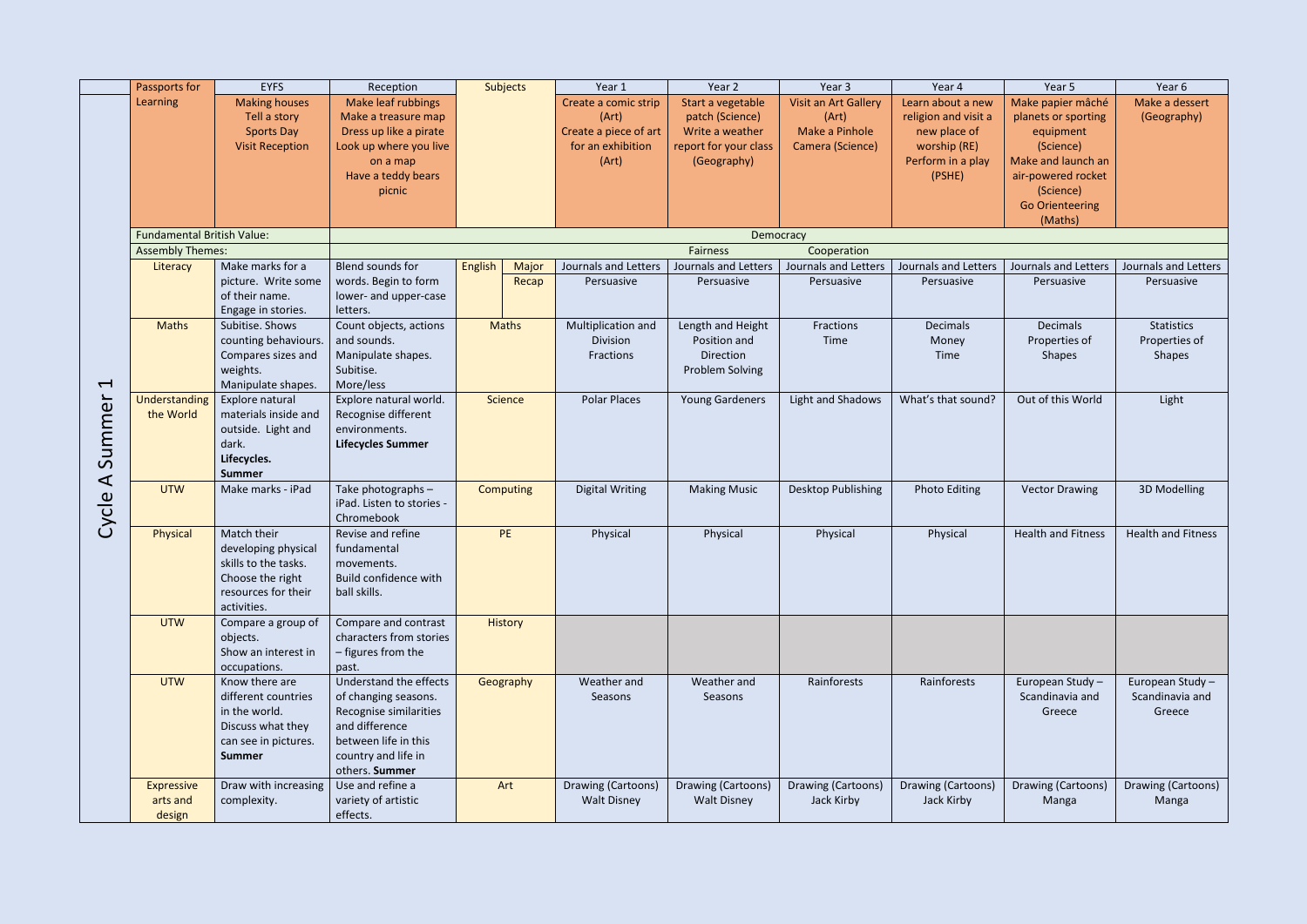| <b>EXP</b>  | Develop own ideas     | Create collaboratively   | <b>DT</b>    |                   |                   |                          |                          |                  |                     |
|-------------|-----------------------|--------------------------|--------------|-------------------|-------------------|--------------------------|--------------------------|------------------|---------------------|
|             | and what materials    | sharing ideas,           |              |                   |                   |                          |                          |                  |                     |
|             | to use.               | resources and skills.    |              |                   |                   |                          |                          |                  |                     |
| EXP         | Sing and play         | Sing in a group or solo  | <b>Music</b> |                   |                   |                          |                          |                  |                     |
|             | instruments with      | matching pitch and       |              |                   |                   |                          |                          |                  |                     |
|             | increasing control.   | melody.                  |              |                   |                   |                          |                          |                  |                     |
|             | <b>Nursery Rhymes</b> |                          |              |                   |                   |                          |                          |                  |                     |
| <b>PSHE</b> | Extend and            | Relationships            | <b>PSHE</b>  | Relationships     | Relationships     | Relationships            | Relationships            | Relationships    | Relationships       |
|             | elaborate play.       |                          |              |                   |                   |                          |                          |                  |                     |
| <b>UTW</b>  | Continue developing   | Recognise that people    | <b>RE</b>    | Judaism - Shabbat | Islam - Prayer at | Hinduism - Hindu         | Judaism - Beliefs        | Sikhism - Prayer | Islam - Beliefs and |
|             | positive attitudes    | have different beliefs   |              |                   | home              | <b>Beliefs</b>           | and Practices            | and Worship      | <b>Moral Values</b> |
|             | about the differences | and celebrate special    |              |                   |                   |                          |                          |                  |                     |
|             | between people.       | times in different ways. |              |                   |                   |                          |                          |                  |                     |
|             |                       |                          | French       |                   |                   | <b>Presenting Myself</b> | <b>Presenting Myself</b> | At School        | At School           |
|             |                       |                          |              |                   |                   |                          |                          |                  |                     |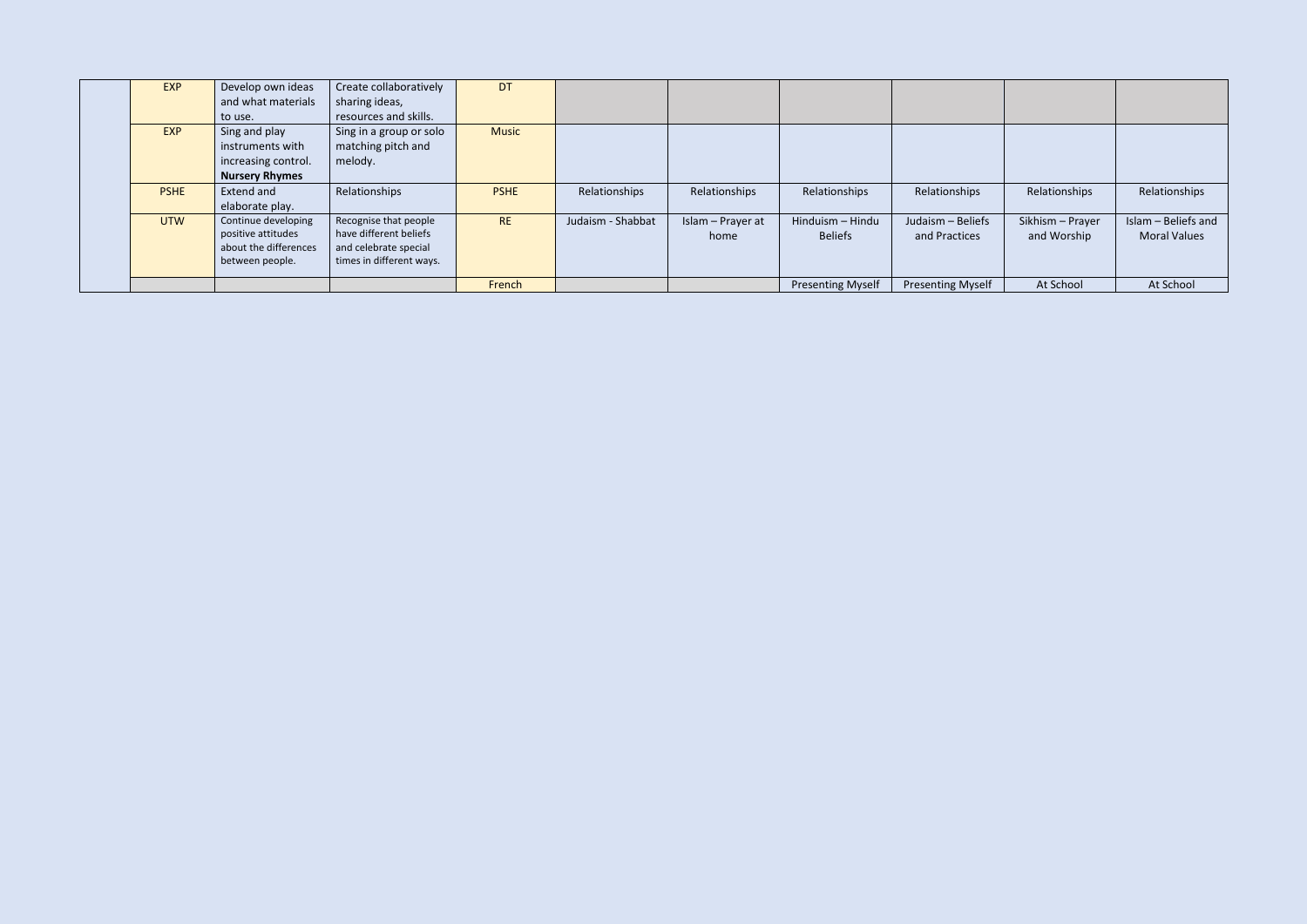|                                                | Passports for                     | <b>EYFS</b>                                                                                                             | Reception                                                                                                                                              | Subjects         |       | Year 1                                                                    | Year 2                                                         | Year 3                                                                                                                          | Year 4                                                                                           | Year 5                                                                                                                                                                                    | Year 6                                                                                                                                                                                                                               |
|------------------------------------------------|-----------------------------------|-------------------------------------------------------------------------------------------------------------------------|--------------------------------------------------------------------------------------------------------------------------------------------------------|------------------|-------|---------------------------------------------------------------------------|----------------------------------------------------------------|---------------------------------------------------------------------------------------------------------------------------------|--------------------------------------------------------------------------------------------------|-------------------------------------------------------------------------------------------------------------------------------------------------------------------------------------------|--------------------------------------------------------------------------------------------------------------------------------------------------------------------------------------------------------------------------------------|
|                                                | Learning                          | <b>Making houses</b><br>Tell a story<br><b>Sports Day</b><br><b>Visit Reception</b>                                     | <b>Make leaf rubbings</b><br>Make a treasure<br>map<br>Dress up like a<br>pirate<br>Look up where you<br>live on a map<br>Have a teddy bears<br>picnic |                  |       | Make a home for an<br>insect or small<br>creature (Science)               | Learn a poem by<br>heart (English)<br>Bake a cake<br>(Science) | <b>Make a Musical</b><br><b>Instrument (Music)</b><br>Make something<br>out of wood (DT)<br>Take part in a<br>banquet (History) | Write and perform a<br>poem (English)<br>Visit a castle<br>(History)/Visit a<br>museum (History) | Design and make an<br>electric model (DT)<br>Write in a different<br>alphabet (History)<br>Visit a Science lab,<br>aquarium,<br>conservation<br>(Science)<br>Create a Mosaic<br>(History) | Keep a diary for a<br>week (English)<br>Send an email<br>(English)<br>Choose object to put<br>in a time capsule<br>(End of year)<br>Organise tea for<br>parents and carers<br>(Leavers)<br>See the sun rise<br>(Camping/residential) |
|                                                | <b>Fundamental British Value:</b> |                                                                                                                         |                                                                                                                                                        |                  |       |                                                                           |                                                                | <b>Community Service</b>                                                                                                        |                                                                                                  |                                                                                                                                                                                           |                                                                                                                                                                                                                                      |
|                                                | <b>Assembly Themes:</b>           |                                                                                                                         |                                                                                                                                                        |                  |       |                                                                           |                                                                | <b>Community Service Projects</b>                                                                                               |                                                                                                  |                                                                                                                                                                                           |                                                                                                                                                                                                                                      |
|                                                | Literacy                          | Make marks for a                                                                                                        | Blend sounds for                                                                                                                                       | English          | Major | Poetry                                                                    | Poetry                                                         | Poetry                                                                                                                          | Poetry                                                                                           | Poetry                                                                                                                                                                                    | Poetry                                                                                                                                                                                                                               |
| $\mathbf{\Omega}$                              |                                   | picture. Write<br>some of their<br>name. Engage in<br>stories.                                                          | words. Begin to<br>form lower- and<br>upper-case letters.                                                                                              |                  | Recap | Journals and Letters                                                      | Journals and Letters                                           | <b>Journals and Letters</b>                                                                                                     | Journals and Letters                                                                             | Journals and Letters                                                                                                                                                                      | Journals and Letters                                                                                                                                                                                                                 |
| ummer<br>$\mathcal{S}$<br>$\blacktriangleleft$ | <b>Maths</b>                      | Subitise. Shows<br>counting<br>behaviours.<br>Compares sizes<br>and weights.<br>Manipulate<br>shapes.                   | Count objects,<br>actions and sounds<br>beyond 20<br>Number bods<br>Subitise.<br>More/less                                                             | <b>Maths</b>     |       | Position and<br>Direction<br>Place Value (Within<br>100)<br>Money<br>Time | Time<br>Capacity and<br>Temperature                            | Properties of Shapes<br>Mass and Capacity                                                                                       | <b>Statistics</b><br><b>Properties of Shapes</b><br>Position and<br>Direction                    | Position and<br>Direction<br><b>Converting Units</b><br>Volume                                                                                                                            | <b>Themed Projects</b>                                                                                                                                                                                                               |
| Cycle                                          | <b>UTW</b>                        | Explore natural<br>materials inside<br>and outside.<br>Lifecycles.<br>Summer                                            | Explore natural<br>world.<br>Recognise different<br>environments.<br><b>Lifecycles Summer</b>                                                          | Science          |       | Who am I?                                                                 | Little Masterchefs                                             | Nappy Challenge                                                                                                                 | Looking at states                                                                                | <b>Amazing Changes</b>                                                                                                                                                                    | Titanic                                                                                                                                                                                                                              |
|                                                | <b>UTW</b>                        | Make marks - iPad                                                                                                       | Take photographs -<br>iPad. Listen to<br>stories -<br>Chromebook                                                                                       | <b>Computing</b> |       | Programming<br>Animations                                                 | An Introduction to<br>Quizzes                                  | <b>Events and Actions</b>                                                                                                       | <b>Repetition in Games</b>                                                                       | Selection in Quizzes                                                                                                                                                                      | Sensing                                                                                                                                                                                                                              |
|                                                | Physical                          | Match their<br>developing<br>physical skills to<br>the tasks.<br>Choose the right<br>resources for their<br>activities. | Revise and refine<br>fundamental<br>movements.<br><b>Build confidence</b><br>with ball skills.                                                         | PE               |       | <b>Health and Fitness</b>                                                 | <b>Health and Fitness</b>                                      | <b>Health and Fitness</b>                                                                                                       | <b>Health and Fitness</b>                                                                        | Personal                                                                                                                                                                                  | Personal                                                                                                                                                                                                                             |
|                                                | <b>UTW</b>                        | Compare a group<br>of objects.<br>Show an interest<br>in occupations.                                                   | Compare and<br>contrast characters<br>from stories -<br>figures from the<br>past.                                                                      | <b>History</b>   |       |                                                                           |                                                                | The Tudors                                                                                                                      | The Tudors                                                                                       | <b>Ancient Greece</b>                                                                                                                                                                     | <b>Ancient Greece</b>                                                                                                                                                                                                                |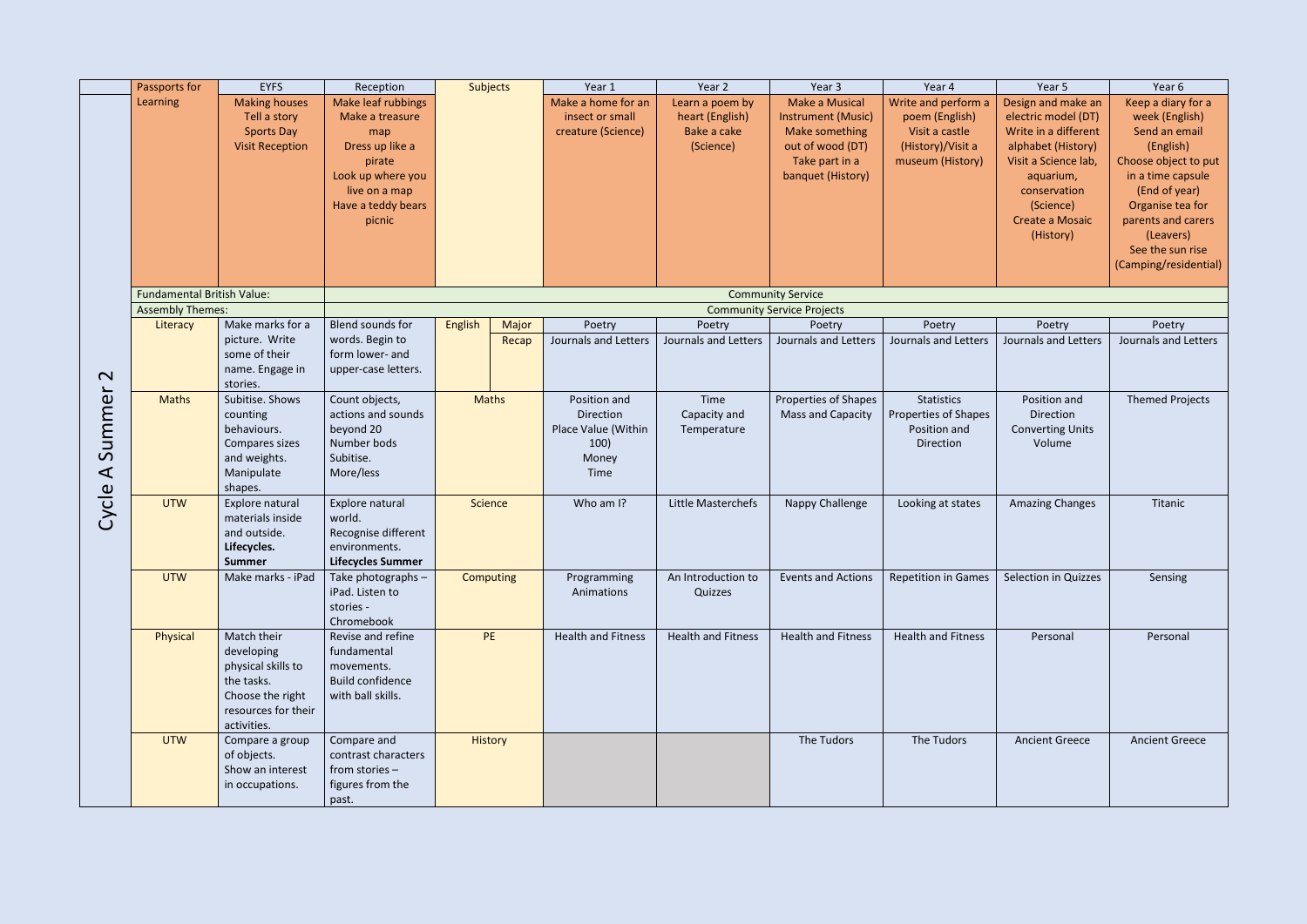| <b>UTW</b>  | Know there are<br>different countries | Understand the<br>effects of changing       | Geography    | <b>Our Country</b> | Our Country   |                   |                       |                        |                     |
|-------------|---------------------------------------|---------------------------------------------|--------------|--------------------|---------------|-------------------|-----------------------|------------------------|---------------------|
|             | in the world.                         | seasons.                                    |              |                    |               |                   |                       |                        |                     |
|             | Discuss what they                     | Recognise                                   |              |                    |               |                   |                       |                        |                     |
|             | can see in                            | similarities and                            |              |                    |               |                   |                       |                        |                     |
|             | pictures.                             | difference between                          |              |                    |               |                   |                       |                        |                     |
|             | <b>Summer</b>                         | life in this country                        |              |                    |               |                   |                       |                        |                     |
|             |                                       | and life in others.                         |              |                    |               |                   |                       |                        |                     |
|             |                                       | <b>Summer</b>                               |              |                    |               |                   |                       |                        |                     |
| Exp         | Draw with                             | Use and refine a                            | Art          |                    |               |                   |                       |                        |                     |
|             | increasing                            | variety of artistic                         |              |                    |               |                   |                       |                        |                     |
|             | complexity.                           | effects.                                    |              |                    |               |                   |                       |                        |                     |
| Exp         | Develop own ideas                     | Create                                      | <b>DT</b>    | Construction       | Construction  | Construction      | Construction          | Construction           | Construction        |
|             | and what                              | collaboratively                             |              |                    |               |                   |                       |                        |                     |
|             | materials to use.                     | sharing ideas,                              |              |                    |               |                   |                       |                        |                     |
|             |                                       | resources and skills.                       |              |                    |               |                   |                       |                        |                     |
| Exp         | Sing and play                         | Sing in a group or                          | <b>Music</b> |                    |               |                   |                       |                        |                     |
|             | instruments with                      | solo matching pitch                         |              |                    |               |                   |                       |                        |                     |
|             | increasing control.                   | and melody.                                 |              |                    |               |                   |                       |                        |                     |
|             | <b>Nursery Rhymes</b>                 |                                             |              |                    |               |                   |                       |                        |                     |
| <b>PSHE</b> | Be increasingly                       | <b>Changing Me</b>                          | <b>PSHE</b>  | <b>Changing Me</b> | Changing Me   | Changing Me       | Changing Me           | <b>Changing Me</b>     | <b>Changing Me</b>  |
|             | independent.                          |                                             |              |                    |               |                   |                       |                        |                     |
| <b>UTW</b>  | Continue developing                   | Recognise that people                       | <b>RE</b>    | Judaism - Rosh     | Judaism - The | Hinduism $-$      | Christianity - Prayer | Christianity - Beliefs | Islam - Beliefs and |
|             | positive attitudes                    | have different beliefs                      |              | Hashanah and Yom   | Covenant      | Pilgrimage to the | and Worship           | and Practices          | Practices           |
|             | about the<br>differences between      | and celebrate special<br>times in different |              | Kippur             |               | Ganges            |                       |                        |                     |
|             | people.                               | ways.                                       |              |                    |               |                   |                       |                        |                     |
|             |                                       |                                             | French       |                    |               | At the Cafe       | At the Cafe           | At the Weekend         | At the Weekend      |
|             |                                       |                                             |              |                    |               |                   |                       |                        |                     |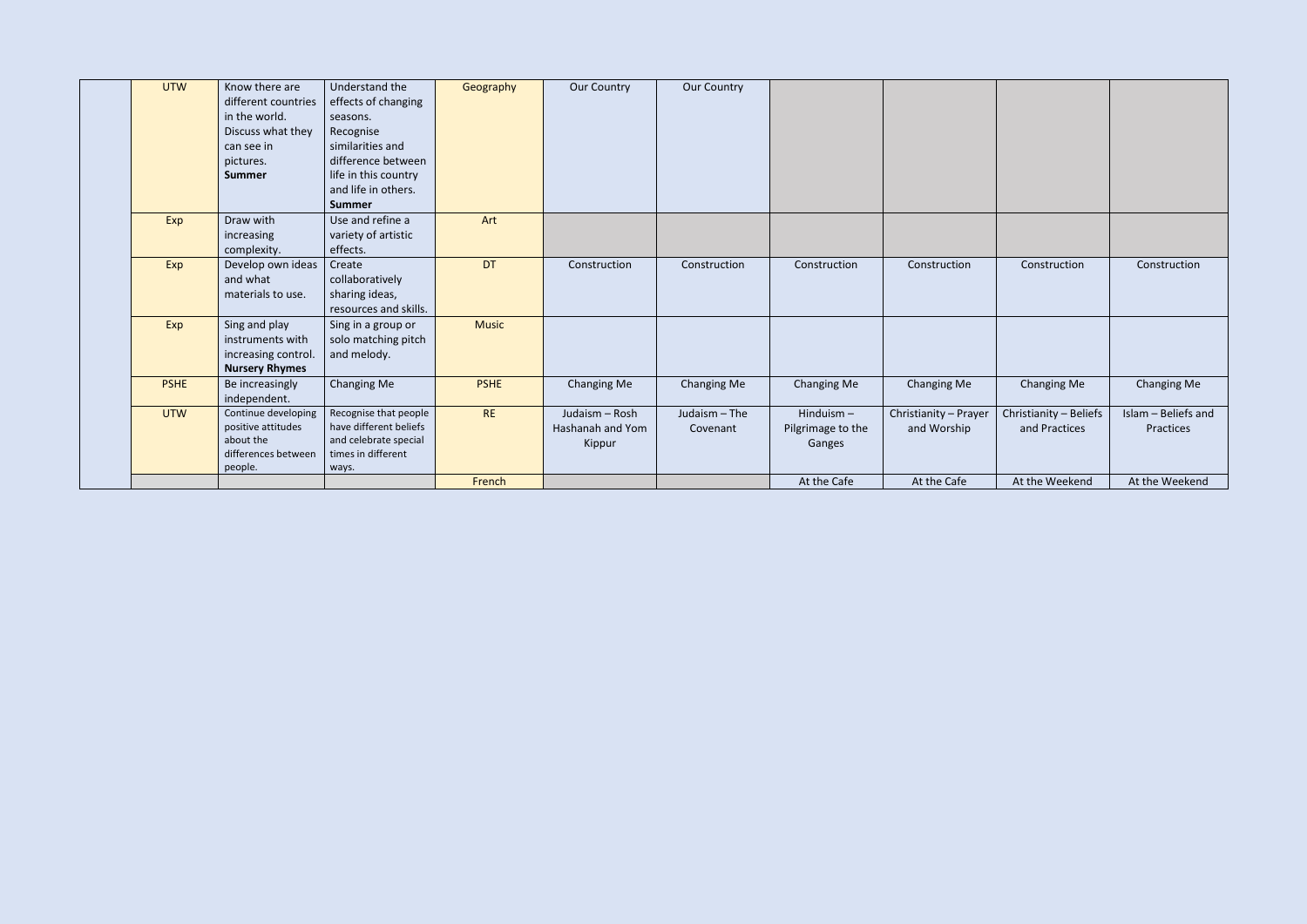|                          | Passports for           | <b>EYFS</b>                       | Reception                    |      | Subjects     | Year 1                  | Year 2                                         | Year 3                 | Year 4                  | Year 5                 | Year 6               |
|--------------------------|-------------------------|-----------------------------------|------------------------------|------|--------------|-------------------------|------------------------------------------------|------------------------|-------------------------|------------------------|----------------------|
|                          | Learning                | Find a stick make it your         | Paint self-portrait          |      |              | Perform in front of     | Write a weather                                | Learn a new game       | Watch a Play or         | Write a story for a    | Vote in an election  |
|                          |                         | own                               | Go on an autumn walk         |      |              | your class (Music)      | report for your                                | (Maths)                | Dance production        | reception class        | (School Council)     |
|                          |                         | Crunch through autumn             | Make a sandwich              |      |              |                         | class (Geography)                              |                        | (Theatre)               | (English)              | Learn how to access  |
|                          |                         | leaves                            | Fly a kite                   |      |              |                         |                                                |                        | Make a sculpture        |                        | the news             |
|                          |                         | Stroke a pet                      | Post a letter                |      |              |                         |                                                |                        | (Art)                   |                        | (Computing)          |
|                          |                         |                                   |                              |      |              |                         |                                                |                        |                         |                        |                      |
|                          |                         | Hunt for conkers                  | Meet a friend's pet          |      |              |                         |                                                |                        | Create a sculpture      |                        |                      |
|                          |                         | Go on a treasure hunt             |                              |      |              |                         |                                                |                        | trail (Art)             |                        |                      |
|                          |                         | <b>Explore bubbles</b>            |                              |      |              |                         |                                                |                        |                         |                        |                      |
|                          |                         | <b>Visit Reception</b>            |                              |      |              |                         |                                                |                        |                         |                        |                      |
|                          |                         | <b>Fundamental British Value:</b> |                              |      |              |                         | Respect                                        |                        |                         |                        |                      |
|                          | <b>Assembly Themes:</b> |                                   |                              |      |              |                         | Courtesy, Friendliness, Gratitude, Helpfulness |                        |                         |                        |                      |
|                          | Literacy                | Enjoys sharing books and          | Read individual letters.     | Engl | Major        | Narrative               | Narrative                                      | Narrative              | Narrative               | Narrative              | Narrative            |
|                          |                         | drawing freely.                   | Begin to form lower- and     | ish  |              |                         | Journals and                                   | Journals and           | Journals and            |                        | Journals and Letters |
|                          |                         |                                   |                              |      | Recap        | Journals and            |                                                |                        |                         | Journals and           |                      |
|                          |                         | Gives meaning to marks            | upper-case letters.          |      |              | Letters                 | Letters                                        | Letters                | Letters                 | Letters                |                      |
|                          | <b>Maths</b>            | Build and stack with resources.   | Begin to count objects,      |      | <b>Maths</b> | Place Value (10)        | Place Value                                    | Place Value            | Place Value             | Place Value            | Place Value          |
|                          |                         | Enjoys counting songs.            | actions and sounds.          |      |              | Addition and            | Addition and                                   | Addition and           | Addition and            | Addition and           | Addition,            |
|                          |                         | Compares sizes and weights.       | Manipulate shapes.           |      |              | Subtraction (within     | Subtraction                                    | Subtraction            | Subtraction             | Subtraction            | Subtraction,         |
|                          |                         |                                   |                              |      |              | 10)                     |                                                |                        |                         | <b>Statistics</b>      | Multiplication and   |
|                          |                         |                                   |                              |      |              |                         |                                                |                        |                         |                        | Division             |
| $\overline{\phantom{0}}$ |                         |                                   |                              |      |              |                         |                                                |                        |                         |                        |                      |
|                          | Understan               | Explore natural materials inside  | Describe what they see,      |      | Science      | Celebrations            | <b>Material Monsters</b>                       | Rocks Soils and        | Power it Up             | <b>Material World</b>  | Electricity          |
|                          | ding the                | and outside. Autumn               | hear, and feel around        |      |              |                         |                                                | Fossils                |                         |                        |                      |
|                          | World                   |                                   | them. Autumn                 |      |              |                         |                                                |                        |                         |                        |                      |
| Autumn                   | <b>UTW</b>              | Explore how things work. iPad     | iPad                         |      | Computing    | Technology              | IT around Us                                   | Connecting             | The Internet            | Sharing                | Communication        |
|                          |                         |                                   |                              |      |              | Around Us               |                                                | Computers              |                         | Information            |                      |
|                          | Physical                | Match their developing physical   | Match their developing       |      | PE           | Personal                | Personal                                       | Personal               | Personal                | Cognitive              | Cognitive            |
|                          |                         |                                   |                              |      |              |                         |                                                |                        |                         |                        |                      |
| $\mathbf{p}$             |                         | skills to tasks and activities in | physical skills to tasks and |      |              |                         |                                                |                        |                         |                        |                      |
|                          |                         | the setting.                      | activities in the setting.   |      |              |                         |                                                |                        |                         |                        |                      |
| Cycle                    | <b>UTW</b>              | Notice difference between         | Name and describe            |      | History      |                         |                                                | Stone Age              | Stone Age               | Invaders               | Invaders             |
|                          |                         | people.                           | people who are familiar      |      |              |                         |                                                |                        |                         |                        |                      |
|                          |                         | Who is in my family               | to them.                     |      |              |                         |                                                |                        |                         |                        |                      |
|                          |                         |                                   | Who is in my family          |      |              |                         |                                                |                        |                         |                        |                      |
|                          | <b>UTW</b>              | Talk about what they can see      | Describe what they see,      |      | Geography    | Hot and Cold            | Hot and Cold                                   |                        |                         |                        |                      |
|                          |                         | where they live. My house         | hear, and feel around        |      |              |                         |                                                |                        |                         |                        |                      |
|                          |                         |                                   | them. Where I live           |      |              |                         |                                                |                        |                         |                        |                      |
|                          | <b>Expressive</b>       | Explores paint with body parts.   | Explore effects with paint   |      | Art          | Sculpture - Lucy        | Sculpture - Lucy                               | Sculpture - Andy       | Sculpture - Andy        | Sculpture-             | Sculpture - Anthony  |
|                          |                         |                                   |                              |      |              |                         |                                                |                        |                         |                        |                      |
|                          | arts and                | Take part in simple pretend       | to express ideas and         |      |              | Rye                     | Rye                                            | Goldsworthy            | Goldsworthy             | Anthony Gormley        | Gormley              |
|                          | design                  | play.                             | feelings.                    |      |              |                         |                                                |                        |                         |                        |                      |
|                          |                         | <b>Self/family portraits</b>      | Self/family portraits        |      |              |                         |                                                |                        |                         |                        |                      |
|                          | <b>EXP</b>              | Manipulate and play with          | Build with small world or    |      | <b>DT</b>    |                         |                                                |                        |                         |                        |                      |
|                          |                         | different materials.              | construction kits.           |      |              |                         |                                                |                        |                         |                        |                      |
|                          |                         | <b>Build a house</b>              | <b>Build a model</b>         |      |              |                         |                                                |                        |                         |                        |                      |
|                          | <b>EXP</b>              | Enjoys songs and makes sounds.    | Engage with songs and        |      | <b>Music</b> | <b>Introducing Beat</b> | <b>Exploring Simple</b>                        | Developing             | <b>Interesting Time</b> | <b>Getting Started</b> | Developing Melodic   |
|                          |                         | <b>Nursery Rhymes</b>             | music making.                |      |              |                         | Patterns                                       | <b>Notation Skills</b> | Signatures              | with Music Tech        | Phrases              |
|                          |                         |                                   |                              |      |              |                         |                                                |                        |                         |                        |                      |
|                          |                         |                                   | <b>Nursery Rhymes</b>        |      |              |                         |                                                |                        |                         |                        |                      |
|                          | <b>PSHE</b>             | What makes me special.            | Being Me in My world.        |      | <b>PSHE</b>  | Being Me in My          | Being Me in My                                 | Being Me in My         | Being Me in My          | Being Me in My         | Being Me in My       |
|                          |                         |                                   |                              |      |              | world                   | world                                          | world                  | world                   | world                  | world                |
|                          | <b>UTW</b>              | Continue developing positive      | Recognise that people        |      | <b>RE</b>    | Christianity - The      | Christianity $-$                               | Hinduism - Diwali      | Judaism - Beliefs       | Sikhism - belief in    | Islam - Beliefs and  |
|                          |                         | attitudes about the differences   | have different beliefs and   |      |              | <b>Creation Story</b>   | What did Jesus                                 |                        | and practices           | to action              | practices            |
|                          |                         | between people.                   |                              |      |              |                         | teach?                                         |                        |                         |                        |                      |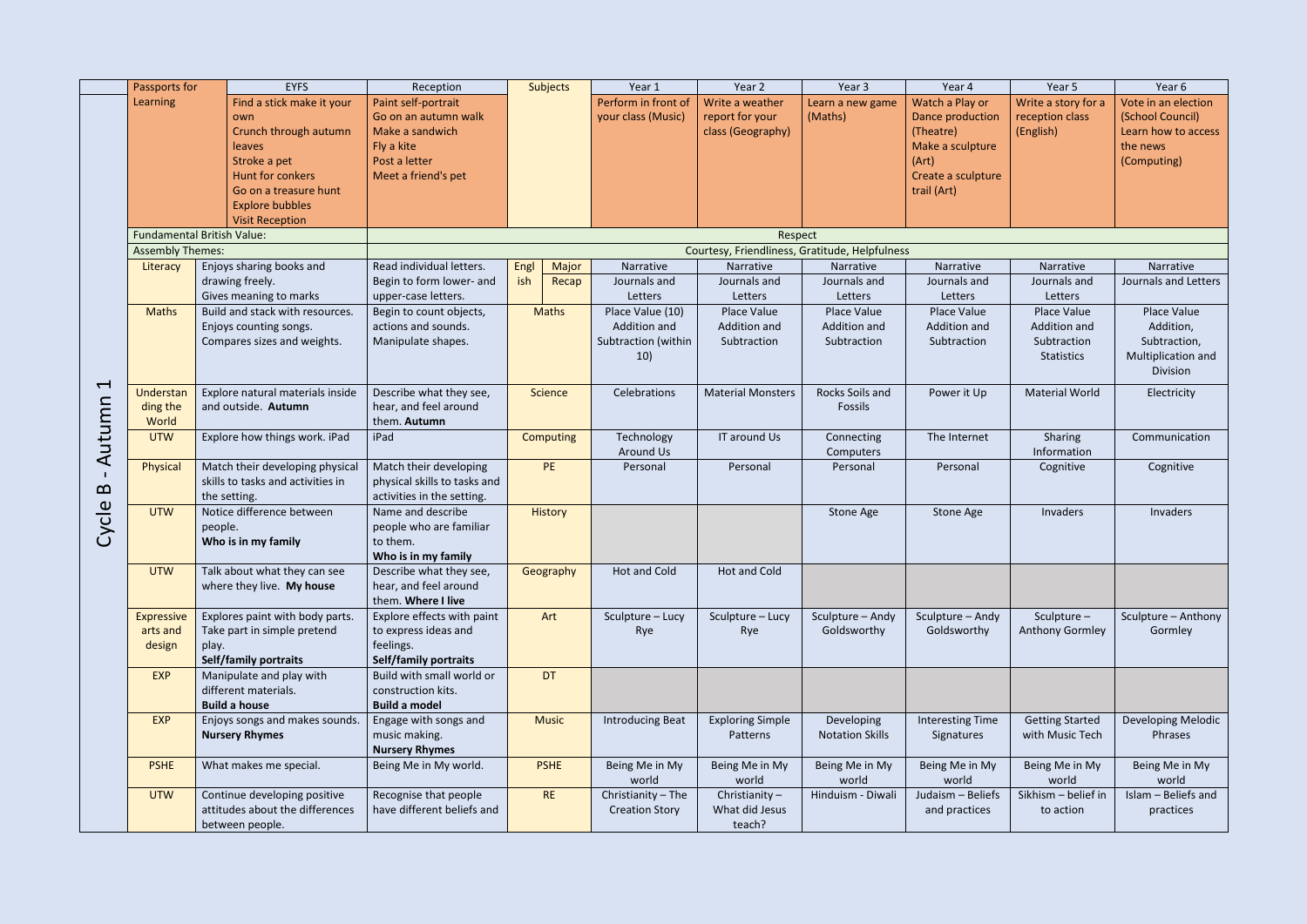|  | celebrate special times in<br>different ways. |        |  |               |               |          |          |
|--|-----------------------------------------------|--------|--|---------------|---------------|----------|----------|
|  |                                               | French |  | <b>Shapes</b> | <b>Shapes</b> | The Date | The Date |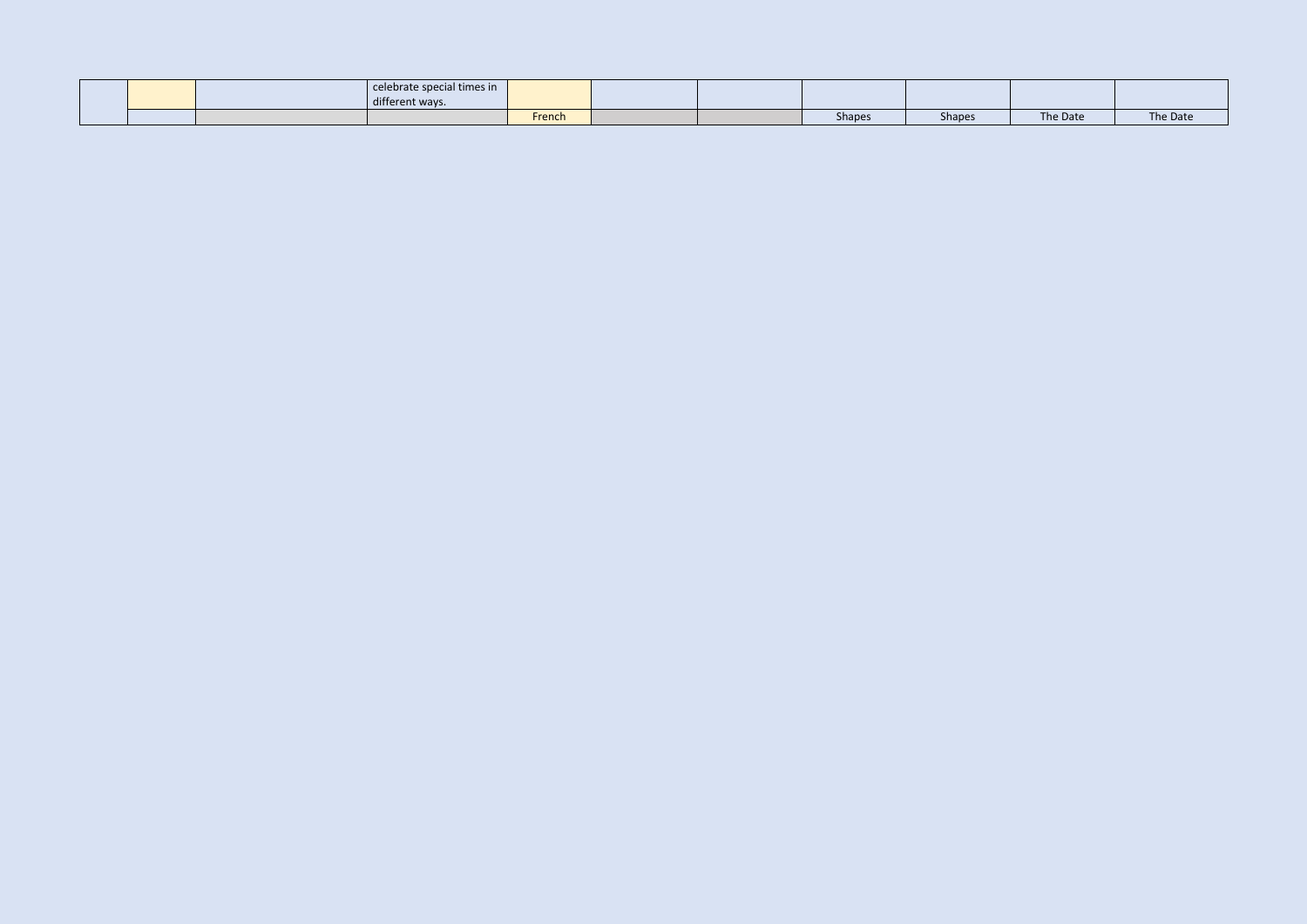|                             | Passports for                     | <b>EYFS</b>                                                                                                                                                                             | Reception                                                                                                            |         | <b>Subjects</b>  | Year 1                                                                                                                                                                                                                                            | Year 2                                                                 | Year 3                                                                                                                              | Year 4                                                                                                           | Year 5                                                               | Year 6                                                                                                                               |
|-----------------------------|-----------------------------------|-----------------------------------------------------------------------------------------------------------------------------------------------------------------------------------------|----------------------------------------------------------------------------------------------------------------------|---------|------------------|---------------------------------------------------------------------------------------------------------------------------------------------------------------------------------------------------------------------------------------------------|------------------------------------------------------------------------|-------------------------------------------------------------------------------------------------------------------------------------|------------------------------------------------------------------------------------------------------------------|----------------------------------------------------------------------|--------------------------------------------------------------------------------------------------------------------------------------|
|                             | Learning                          | Find a stick make it<br>your own<br>Crunch through<br>autumn leaves<br>Stroke a pet<br>Hunt for conkers<br>Go on a treasure<br>hunt<br><b>Explore bubbles</b><br><b>Visit Reception</b> | Paint self-portrait<br>Go on an autumn walk<br>Make a sandwich<br>Fly a kite<br>Post a letter<br>Meet a friend's pet |         |                  | Discover what is in a<br>pond (Science)<br>Go on a hunt for<br>some insects or<br>small creatures<br>(Science)<br>Look up at the stars<br>on a clear night<br>(History)<br>Make and taste<br>types of bread (DT)<br>Perform a dance<br>(Nativity) | Learn a French Song<br>(Nursery Rhyme)<br>Day)                         | Eat something<br>you've not tried<br>before (DT)<br>Light a Candle<br>(Christingle)<br>Eat something you<br>have grown<br>(Science) | Use a camera to<br>document a<br>performance<br>(Christmas songs)<br>Choreograph a<br>dance (Christmas<br>songs) | Plan and cook a<br>meal (DT)<br>Do a blind-folded<br>taste test (DT) | See the sun set<br>(Fireworks)<br>Visit a local charity<br>and find out how to<br>support them<br>(Christmas)<br>Make a dessert (DT) |
|                             | <b>Fundamental British Value:</b> |                                                                                                                                                                                         |                                                                                                                      |         |                  |                                                                                                                                                                                                                                                   |                                                                        | Tolerance                                                                                                                           |                                                                                                                  |                                                                      |                                                                                                                                      |
|                             | <b>Assembly Themes:</b>           |                                                                                                                                                                                         |                                                                                                                      |         |                  |                                                                                                                                                                                                                                                   |                                                                        | Forgiveness                                                                                                                         |                                                                                                                  |                                                                      |                                                                                                                                      |
| $\mathbf{\Omega}$           | Literacy                          | Enjoys sharing<br>books and drawing<br>freely.<br>Gives meaning to<br>marks                                                                                                             | Read individual<br>letters.<br>Begin to form lower-<br>and upper-case<br>letters.                                    | English | Major<br>Recap   | <b>Explanatory texts</b><br>Narrative                                                                                                                                                                                                             | <b>Explanatory texts</b><br>Narrative                                  | <b>Explanatory texts</b><br>Narrative                                                                                               | <b>Explanatory texts</b><br>Narrative                                                                            | <b>Explanatory texts</b><br>Narrative                                | <b>Explanatory texts</b><br>Narrative                                                                                                |
| Autumn<br>$\mathbf{\Omega}$ | <b>Maths</b>                      | Build and stack with<br>resources.<br>Enjoys counting<br>songs.<br>Compares sizes and<br>weights.                                                                                       | Begin to count<br>objects, actions and<br>sounds.<br>Manipulate shapes.                                              |         | <b>Maths</b>     | Addition and<br>Subtraction<br>Shape<br>Place Value (within<br>20)                                                                                                                                                                                | Addition and<br>Subtraction<br>Money<br>Multiplication and<br>Division | Addition and<br>Subtraction<br>Multiplication and<br>Division                                                                       | Addition and<br>Subtraction<br>Length and<br>Perimeter<br>Multiplication and<br>Division                         | Multiplication and<br>Division<br>Perimeter and Area                 | Fractions<br>Position and<br>Direction                                                                                               |
| Cycle                       | Understanding<br>the World        | Explore natural<br>materials inside and<br>outside. Autumn                                                                                                                              | Describe what they<br>see, hear, and feel<br>around them. Autumn                                                     |         | <b>Science</b>   | <b>Plants and Animals</b>                                                                                                                                                                                                                         | <b>SBTS</b>                                                            | How does your<br>garden grow?                                                                                                       | Living Things                                                                                                    | Circle of Life                                                       | Living Things                                                                                                                        |
|                             | <b>UTW</b>                        | Explore how things<br>work. iPad                                                                                                                                                        | iPad                                                                                                                 |         | <b>Computing</b> | <b>Digital Painting</b>                                                                                                                                                                                                                           | Digital Photography                                                    | <b>Stop Frame</b><br>Animation                                                                                                      | <b>Audio Editing</b>                                                                                             | Video Editing                                                        | <b>Webpage Creation</b>                                                                                                              |
|                             | Physical                          | Match their<br>developing physical<br>skills to tasks and<br>activities in the<br>setting.                                                                                              | Match their<br>developing physical<br>skills to tasks and<br>activities in the<br>setting.                           |         | PE               | Social                                                                                                                                                                                                                                            | Social                                                                 | Social                                                                                                                              | Social                                                                                                           | Creative                                                             | Creative                                                                                                                             |
|                             | <b>UTW</b>                        | <b>Bonfire Night -</b><br>Remembrance                                                                                                                                                   | <b>Bonfire Night -</b><br>Remembrance                                                                                |         | <b>History</b>   | Great Fire of<br>London                                                                                                                                                                                                                           | Great Fire of<br>London                                                |                                                                                                                                     |                                                                                                                  |                                                                      |                                                                                                                                      |
|                             | <b>UTW</b>                        | Explore inside and<br>outside.<br>Describe a familiar<br>route.<br><b>School</b>                                                                                                        | Draw simple<br>information from a<br>map.<br>London                                                                  |         | Geography        |                                                                                                                                                                                                                                                   |                                                                        | <b>Exploring Europe</b>                                                                                                             | <b>Exploring Europe</b>                                                                                          | Earthquakes and<br>Canyons                                           | Earthquakes and<br>Canyons                                                                                                           |
|                             | Expressive<br>arts and<br>design  | Explore colour<br>mixing.<br>Notice patterns.<br><b>Repeating patterns</b>                                                                                                              | Use variety of artistic<br>effects to express<br>ideas.<br><b>Kandinsky</b>                                          |         | Art              |                                                                                                                                                                                                                                                   |                                                                        |                                                                                                                                     |                                                                                                                  |                                                                      |                                                                                                                                      |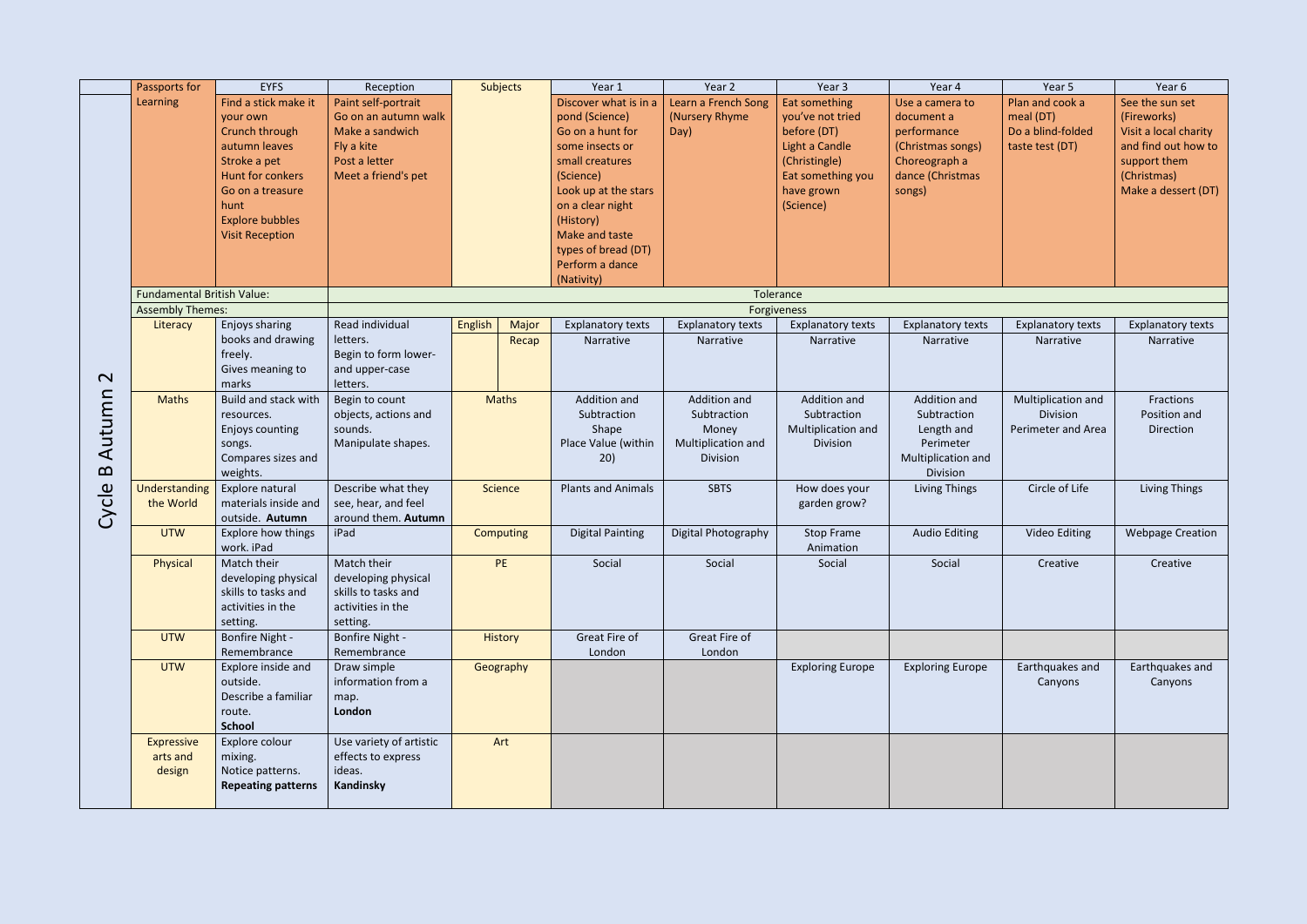| <b>EXP</b>  | Manipulate and play     | Build with small world        | <b>DT</b>    | Mechanisms             | Mechanisms               | Mechanisms          | Mechanisms                 | <b>Circuits</b>       | <b>Circuits</b>           |
|-------------|-------------------------|-------------------------------|--------------|------------------------|--------------------------|---------------------|----------------------------|-----------------------|---------------------------|
|             | with different          | or construction kits.         |              |                        |                          |                     |                            |                       |                           |
|             | materials.              | <b>Build a model</b>          |              |                        |                          |                     |                            |                       |                           |
|             | <b>Build a house</b>    |                               |              |                        |                          |                     |                            |                       |                           |
| <b>EXP</b>  | Listen with             | Listen and talk about         | <b>Music</b> | Adding Rhythm and      | <b>Focus on Dynamics</b> | Enjoying            | <b>Combining Elements</b>  | Emotions and          | Understanding             |
|             | increased attention.    | music.                        |              | Pitch                  | and Tempo                | Improvisation       | to Make Music              | <b>Musical Styles</b> | <b>Structure and Form</b> |
|             | <b>Nursery Rhymes</b>   | <b>Celebration songs</b>      |              |                        |                          |                     |                            |                       |                           |
| <b>PSHE</b> | <b>Explore emotions</b> | <b>Celebrating Difference</b> | <b>PSHE</b>  | Celebrating            | Celebrating              | Celebrating         | Celebrating                | Celebrating           | Celebrating               |
|             | through play.           |                               |              | <b>Difference</b>      | <b>Difference</b>        | Difference          | <b>Difference</b>          | <b>Difference</b>     | <b>Difference</b>         |
| <b>UTW</b>  | Continue developing     | Recognise that people         | <b>RE</b>    | Christianity - The     | Christianity - Jesus     | Christianity -      | Christianity -             | Christianity -        | Christianity -            |
|             | positive attitudes      | have different beliefs        |              | <b>Christmas Story</b> | as a gift from God       | Christmas           | Christmas                  | Christmas             | Christmas                 |
|             | about the differences   | and celebrate special         |              |                        |                          |                     |                            |                       |                           |
|             | between people.         | times in different ways.      |              |                        |                          |                     |                            |                       |                           |
|             | Christmas               | <b>Christmas</b>              |              |                        |                          |                     |                            |                       |                           |
|             |                         |                               | French       |                        |                          | Musical Instruments | <b>Musical Instruments</b> | My Home               | My Home                   |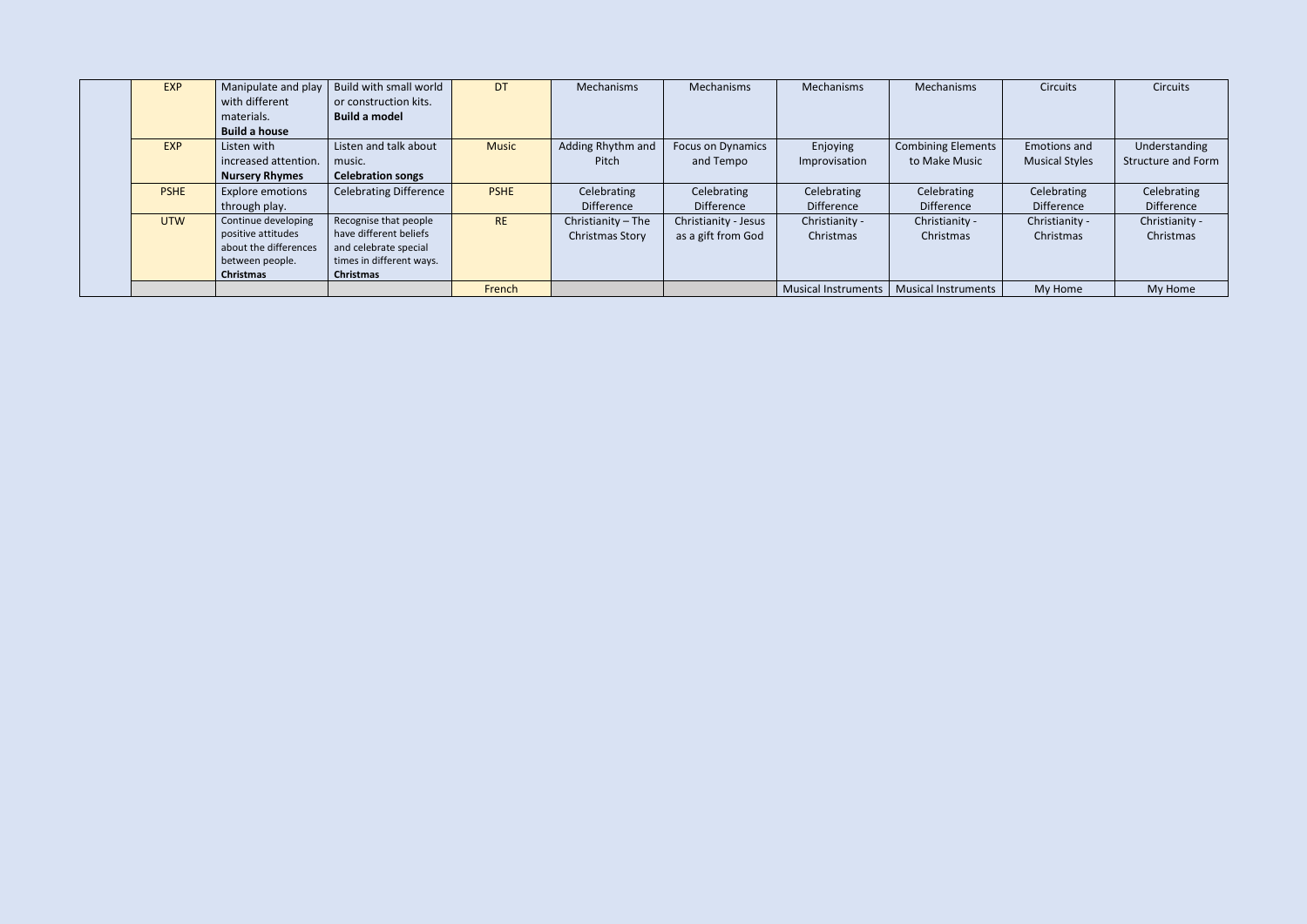|                                          | Passports                               | <b>EYFS</b>                                                                                             | Reception                                                                                                                                                                    |             | Subjects         | Year 1                                                                                                            | Year 2                                                                                                                                                         | Year 3                                                                                                                                                                                      | Year 4                                                                                        | Year 5                                                                          | Year 6                                                                                                                                                                                  |
|------------------------------------------|-----------------------------------------|---------------------------------------------------------------------------------------------------------|------------------------------------------------------------------------------------------------------------------------------------------------------------------------------|-------------|------------------|-------------------------------------------------------------------------------------------------------------------|----------------------------------------------------------------------------------------------------------------------------------------------------------------|---------------------------------------------------------------------------------------------------------------------------------------------------------------------------------------------|-----------------------------------------------------------------------------------------------|---------------------------------------------------------------------------------|-----------------------------------------------------------------------------------------------------------------------------------------------------------------------------------------|
|                                          | for<br>Learning                         | Make a potion,<br>Hold a chick<br>Watch a tadpole change                                                | Visit a place of worship<br>Make a paper boat and<br>see if it floats<br>Re-tell a story to an<br>audience<br><b>Search for butterflies</b><br>outdoors<br>Take a photograph |             |                  | <b>Record different</b><br>sounds and ask<br>others to guess<br>what they are<br>(Music)<br>Build a den (Science) | Walk to a local<br>landmark<br>(Geography)<br>Take a trip to the<br>seaside or walk<br>along a river<br>(Geography)<br><b>Pick Blackberries</b><br>(Geography) | Compose a piece of<br>music (Music)<br>Create a soundtrack<br>for a piece of film<br>(Computing)<br>Tell your class about<br>your favourite<br>character from a<br>book (World Book<br>Day) | Visit a castle<br>(History)/Visit a<br>museum (History)<br>Explore inside a<br>cave (History) | Take part in a<br>debate (History)<br>Design and make an<br>electric model (DT) | Go on a picnic<br>(Science)<br>Design a product or<br>business idea and<br>pitch it to investors<br>(DT)<br>Organise tea for<br>parents/carers<br>(PSHE)<br>Write a speech<br>(History) |
|                                          |                                         | <b>Fundamental British Value:</b>                                                                       |                                                                                                                                                                              |             |                  |                                                                                                                   |                                                                                                                                                                | <b>Individual Liberty</b>                                                                                                                                                                   |                                                                                               |                                                                                 |                                                                                                                                                                                         |
|                                          | <b>Assembly Themes:</b>                 |                                                                                                         |                                                                                                                                                                              |             |                  |                                                                                                                   | Courage                                                                                                                                                        | Determination                                                                                                                                                                               |                                                                                               |                                                                                 |                                                                                                                                                                                         |
|                                          | Literacy                                | Engage in conversations<br>about stories.<br>Gives meaning to marks                                     | Read individual letters.<br>Blend sounds for words.<br>Begin to form lower- and<br>upper-case letters.                                                                       | Eng<br>lish | Major<br>Recap   | Descriptive<br><b>Explanatory Texts</b>                                                                           | Descriptive<br><b>Explanatory Texts</b>                                                                                                                        | Descriptive<br><b>Explanatory Texts</b>                                                                                                                                                     | Descriptive<br><b>Explanatory Texts</b>                                                       | Descriptive<br><b>Explanatory Texts</b>                                         | Descriptive<br><b>Explanatory Texts</b>                                                                                                                                                 |
| $\overline{\phantom{0}}$                 | <b>Maths</b>                            | Subitise. Shows<br>counting behaviours.<br>Compares sizes and<br>weights.                               | Begin to count objects,<br>actions and sounds.<br>Manipulate shapes.<br>Subitise                                                                                             |             | <b>Maths</b>     | Addition and<br>Subtraction (Within<br>20)<br>Place Value (Within<br>50)                                          | Multiplication and<br>Division<br>Statistics                                                                                                                   | Multiplication and<br>Division<br>Money<br><b>Statistics</b>                                                                                                                                | Multiplication and<br>Division<br>Area<br>Fractions                                           | Multiplication and<br>Division<br>Fractions                                     | <b>Decimals</b><br>Percentages<br>Algebra                                                                                                                                               |
| Spring<br>$\boldsymbol{\Omega}$<br>Cycle | Understan<br>ding the<br>World          | Explore natural<br>materials inside and<br>outside.<br>Changing states of<br>matter-water/ice<br>Winter | Explore natural world.<br>Recognise different<br>environments.<br>Winter/Space                                                                                               |             | <b>Science</b>   | On Safari                                                                                                         | <b>Healthy Bodies</b>                                                                                                                                          | Food and Our<br><b>Bodies</b>                                                                                                                                                               | <b>Teeth and Eating</b>                                                                       | Growing Up                                                                      | <b>Healthy Bodies</b>                                                                                                                                                                   |
|                                          | <b>UTW</b>                              | Make marks - iPad                                                                                       | Take photographs - iPad.<br>Listen to stories -<br>Chromebook                                                                                                                |             | <b>Computing</b> | Moving a Robot                                                                                                    | Robot Algorithms                                                                                                                                               | Sequence in Music                                                                                                                                                                           | <b>Repetition in Shapes</b>                                                                   | Selection in Physical<br>Computing                                              | Variables in Games                                                                                                                                                                      |
|                                          | Physical                                | Choose the right<br>resources for their<br>activities. Continue to<br>develop a range of<br>movements.  | Match their developing<br>physical skills to tasks and<br>activities in the setting.                                                                                         |             | <b>PE</b>        | Cognitive                                                                                                         | Cognitive                                                                                                                                                      | Cognitive                                                                                                                                                                                   | Cognitive                                                                                     | Social                                                                          | Social                                                                                                                                                                                  |
|                                          | <b>UTW</b>                              | Compare a group of<br>objects.<br>Old/new toys                                                          | Comment on images from<br>the past.<br>First man on the moon                                                                                                                 |             | History          |                                                                                                                   |                                                                                                                                                                | Egyptians                                                                                                                                                                                   | Egyptians                                                                                     | WW2 Rebuilding<br><b>Britain</b>                                                | WW2 Rebuilding<br><b>Britain</b>                                                                                                                                                        |
|                                          | <b>UTW</b>                              | Discuss photos from<br>other countries.<br><b>Artic</b>                                                 | Recognise some<br>environments are<br>different to those around<br>them. Artic                                                                                               |             | Geography        | What a Wonderful<br>World                                                                                         | What a Wonderful<br>World                                                                                                                                      |                                                                                                                                                                                             |                                                                                               |                                                                                 |                                                                                                                                                                                         |
|                                          | <b>Expressive</b><br>arts and<br>design | Draw and make marks<br>with some detail.                                                                | Use variety of artistic<br>effects to express ideas.                                                                                                                         |             | Art              |                                                                                                                   |                                                                                                                                                                |                                                                                                                                                                                             |                                                                                               |                                                                                 |                                                                                                                                                                                         |
|                                          | <b>EXP</b>                              | Join different materials.                                                                               | Build on ideas and how to<br>represent them.                                                                                                                                 |             | DT               | <b>Food and Nutrition</b><br><b>Fruit Salad</b>                                                                   | <b>Food and Nutrition</b><br><b>Fruit Salad</b>                                                                                                                | <b>Food and Nutrition</b><br>Making a cake                                                                                                                                                  | <b>Food and Nutrition</b><br>Making a cake                                                    | <b>Food and Nutrition</b><br><b>Cooked Breakfast</b>                            | Food and Nutrition<br>Cooked Breakfast                                                                                                                                                  |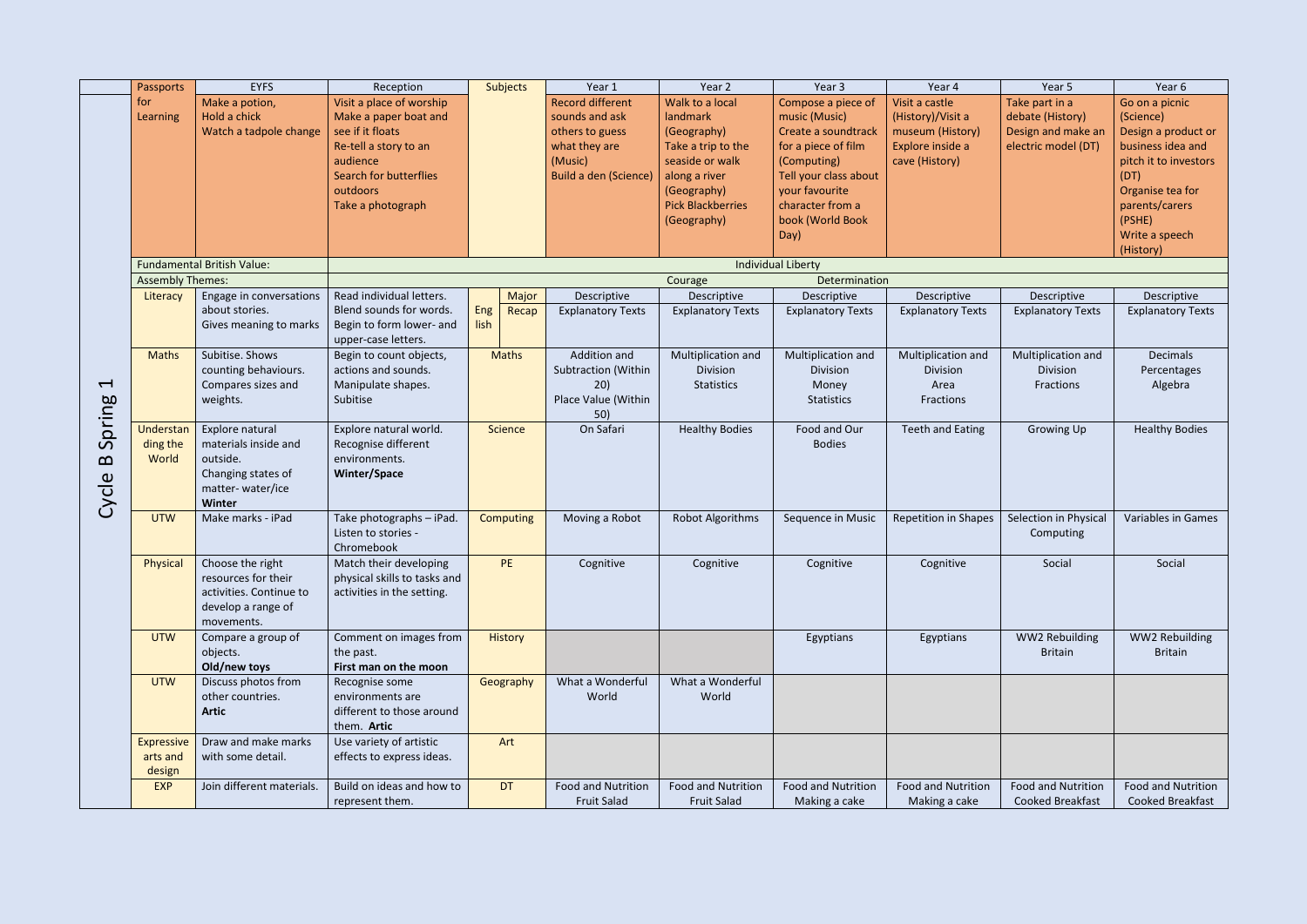| <b>EXP</b>  | Remember whole                                                                                                   | Explore and engage in                                                                                                           | <b>Music</b> | <b>Introducing Tempo</b>            | <b>Exploring Feelings</b> | <b>Composing Using</b>                    | Developing Pulse        | Exploring Key and                     | <b>Gaining Confidence</b>            |
|-------------|------------------------------------------------------------------------------------------------------------------|---------------------------------------------------------------------------------------------------------------------------------|--------------|-------------------------------------|---------------------------|-------------------------------------------|-------------------------|---------------------------------------|--------------------------------------|
|             | songs.                                                                                                           | music.                                                                                                                          |              | and Dynamics                        | <b>Through Music</b>      | Your Imagination                          | and Groove Through      | Time Signatures                       | Through                              |
|             | <b>Nursery Rhymes</b>                                                                                            |                                                                                                                                 |              |                                     |                           |                                           | Improvisation           |                                       | Performance                          |
| <b>PSHE</b> | Develop friendships in                                                                                           | <b>Dreams and Goals</b>                                                                                                         | <b>PSHE</b>  | <b>Dreams and Goals</b>             | <b>Dreams and Goals</b>   | <b>Dreams and Goals</b>                   | <b>Dreams and Goals</b> | <b>Dreams and Goals</b>               | <b>Dreams and Goals</b>              |
|             | elaborate play.                                                                                                  |                                                                                                                                 |              |                                     |                           |                                           |                         |                                       |                                      |
| <b>UTW</b>  | Continue developing<br>positive attitudes about<br>the differences between<br>people.<br><b>Chinese New Year</b> | Recognise that people have<br>different beliefs and<br>celebrate special times in<br>different ways.<br><b>Chinese New Year</b> | <b>RE</b>    | Christianity - Jesus<br>as a Friend | Judaism - Passover        | Christianity - Jesus's<br><b>Miracles</b> | Judaism - Passover      | Sikhism - Beliefs<br>and Moral Values | Christianity - Belief<br>and Meaning |
|             |                                                                                                                  |                                                                                                                                 | French       |                                     |                           | Vegetables                                | Vegetables              | Clothes                               | Clothes                              |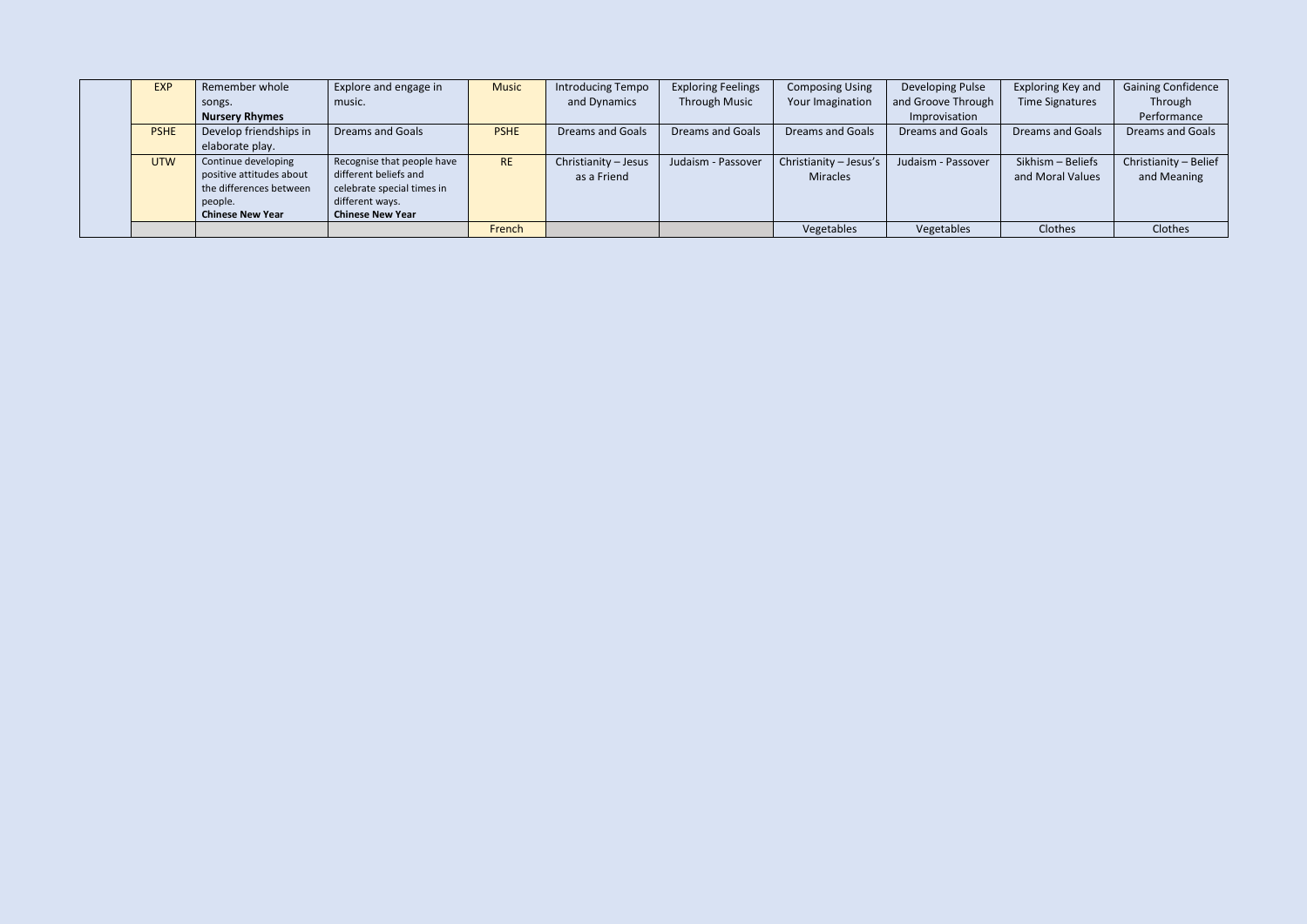|                                   | Passports for           | <b>EYFS</b>           | Reception                 |         | Subjects         | Year 1               | Year 2                    | Year 3                    | Year 4                    | Year 5                     | Year 6                  |
|-----------------------------------|-------------------------|-----------------------|---------------------------|---------|------------------|----------------------|---------------------------|---------------------------|---------------------------|----------------------------|-------------------------|
|                                   | Learning                | Make a potion,        | Visit a place of worship  |         |                  | Make a puppet (DT)   | Go birdwatching           | <b>Produce Rubbings</b>   | Forage for Wild           | Make a large-scale         | Learn to knit (DT)      |
|                                   |                         | Hold a chick          |                           |         |                  |                      |                           |                           |                           |                            |                         |
|                                   |                         |                       | Make a paper boat and     |         |                  | Put on a puppet      | (Science)                 | (Geography)               | Food (Geography)          | model (Geography)          | Interview someone       |
|                                   |                         | Watch a tadpole       | see if it floats          |         |                  | show (DT)            | <b>Become a Nature</b>    |                           | <b>Make Chocolate</b>     | Visit a Science lab,       | (English)               |
|                                   |                         | change                | Re-tell a story to an     |         |                  | <b>Make biscuits</b> | Detective (Science)       |                           | (Easter)                  | aquarium,                  |                         |
|                                   |                         |                       | audience                  |         |                  | (Easter) (DT)        | <b>Build a Bridge and</b> |                           |                           | conservation               |                         |
|                                   |                         |                       | Search for butterflies    |         |                  |                      | Test its Strength         |                           |                           | (Science)                  |                         |
|                                   |                         |                       | outdoors                  |         |                  |                      | (History)                 |                           |                           |                            |                         |
|                                   | <b>FBV</b>              |                       | Take a photograph         |         |                  |                      | Rule of Law               |                           |                           |                            |                         |
|                                   | <b>Assembly Themes:</b> |                       |                           |         |                  |                      | Self-Discipline           | Honesty                   |                           |                            |                         |
|                                   | Literacy                | Make marks for a      | Blend sounds for words.   | English | Major            | Persuasive           | Persuasive                | Persuasive                | Persuasive                | Persuasive                 | Persuasive              |
|                                   |                         | picture.              | Begin to form lower-      |         |                  | Descriptive          | Descriptive               | Descriptive               | Descriptive               | Descriptive                | Descriptive             |
|                                   |                         | Write some of their   | and upper-case letters.   |         | Recap            |                      |                           |                           |                           |                            |                         |
|                                   |                         | name. Engage in       |                           |         |                  |                      |                           |                           |                           |                            |                         |
|                                   |                         | stories.              |                           |         |                  |                      |                           |                           |                           |                            |                         |
|                                   | <b>Maths</b>            | Subitise. Shows       | Count objects, actions    |         | Maths            | Length and Height    | Properties of Shape       | Length and                | Fractions                 | Fractions                  | <b>Converting Units</b> |
|                                   |                         | counting              | and sounds.               |         |                  | Weight and Volume    | Fractions                 | Perimeter                 | Decimals                  | Decimals and               | Perimeter, Area and     |
|                                   |                         | behaviours.           | Manipulate shapes.        |         |                  |                      |                           | Fractions                 |                           | Percentages                | Volume                  |
|                                   |                         | Compares sizes and    | Subitise.                 |         |                  |                      |                           |                           |                           |                            | Ratio                   |
|                                   |                         | weights.              |                           |         |                  |                      |                           |                           |                           |                            |                         |
| $\mathbf{\Omega}$                 |                         | Manipulate shapes.    |                           |         |                  |                      |                           |                           |                           |                            |                         |
|                                   | Understanding           | Explore natural       | Explore natural world.    |         | Science          | Holiday              | Our Environment           | <b>Forces and Magnets</b> | <b>Big Build</b>          | Let's Get Moving           | Evolution               |
| jpring                            | the World               | materials inside and  | Recognise different       |         |                  |                      |                           |                           |                           |                            |                         |
|                                   |                         | outside.              | environments.             |         |                  |                      |                           |                           |                           |                            |                         |
| $\mathcal{L}$                     |                         | Lifecycles.           | Lifecycles/Spring         |         |                  |                      |                           |                           |                           |                            |                         |
| $\boldsymbol{\underline{\infty}}$ |                         | <b>Spring</b>         |                           |         |                  |                      |                           |                           |                           |                            |                         |
|                                   | <b>UTW</b>              | Make marks - iPad     | Take photographs -        |         | <b>Computing</b> | <b>Grouping Data</b> | Pictograms                | <b>Branching</b>          | Data Logging              | <b>Flat File Databases</b> | Introduction to         |
|                                   |                         |                       | iPad. Listen to stories - |         |                  |                      |                           | <b>Databases</b>          |                           |                            | Spreadsheets            |
| Cycle                             |                         |                       | Chromebook                |         |                  |                      |                           |                           |                           |                            |                         |
|                                   | Physical                | Match their           | Revise and refine         |         | <b>PE</b>        | Creative             | Creative                  | Creative                  | Creative                  | Physical                   | Physical                |
|                                   |                         | developing physical   | fundamental               |         |                  |                      |                           |                           |                           |                            |                         |
|                                   |                         | skills to the tasks.  | movements.                |         |                  |                      |                           |                           |                           |                            |                         |
|                                   |                         |                       | Progress towards a        |         |                  |                      |                           |                           |                           |                            |                         |
|                                   |                         |                       | fluent style of           |         |                  |                      |                           |                           |                           |                            |                         |
|                                   |                         |                       | movement.                 |         |                  |                      |                           |                           |                           |                            |                         |
|                                   | <b>UTW</b>              | Compare a group of    | Compare and contrast      |         | <b>History</b>   | Florence             | Florence                  |                           |                           |                            |                         |
|                                   |                         | objects.              | characters from stories   |         |                  | Nightingale          | Nightingale               |                           |                           |                            |                         |
|                                   |                         | Show an interest in   | - figures from the past.  |         |                  |                      |                           |                           |                           |                            |                         |
|                                   |                         | occupations.          |                           |         |                  |                      |                           |                           |                           |                            |                         |
|                                   |                         | <b>Old/New Trains</b> |                           |         |                  |                      |                           |                           |                           |                            |                         |
|                                   | <b>UTW</b>              | Know there are        | Understand the effects    |         | Geography        |                      |                           | <b>Food Glorious Food</b> | <b>Food Glorious Food</b> | <b>Blue Planet</b>         | <b>Blue Planet</b>      |
|                                   |                         | different countries   | of changing seasons.      |         |                  |                      |                           |                           |                           |                            |                         |
|                                   |                         | in the world.         | Recognise similarities    |         |                  |                      |                           |                           |                           |                            |                         |
|                                   |                         | Discuss what they     | and difference between    |         |                  |                      |                           |                           |                           |                            |                         |
|                                   |                         | can see in pictures.  | life in this country and  |         |                  |                      |                           |                           |                           |                            |                         |
|                                   |                         | <b>Spring</b>         | life in others. Spring    |         |                  |                      |                           |                           |                           |                            |                         |
|                                   | <b>Expressive</b>       | Explore different     | Create collaboratively    |         | Art              | Textiles - Jim       | Textiles - Jim            | Textiles - Annie          | Textiles - Annie          | Textiles - Rosie Lee       | Textiles - Rosie Lee    |
|                                   | arts and                | textures.             | sharing ideas,            |         |                  | Henson               | Henson                    | Albers                    | Albers                    | Tompkins                   | Tompkins                |
|                                   | design                  |                       | resources, and skills.    |         |                  |                      |                           |                           |                           |                            |                         |
|                                   |                         |                       |                           |         |                  |                      |                           |                           |                           |                            |                         |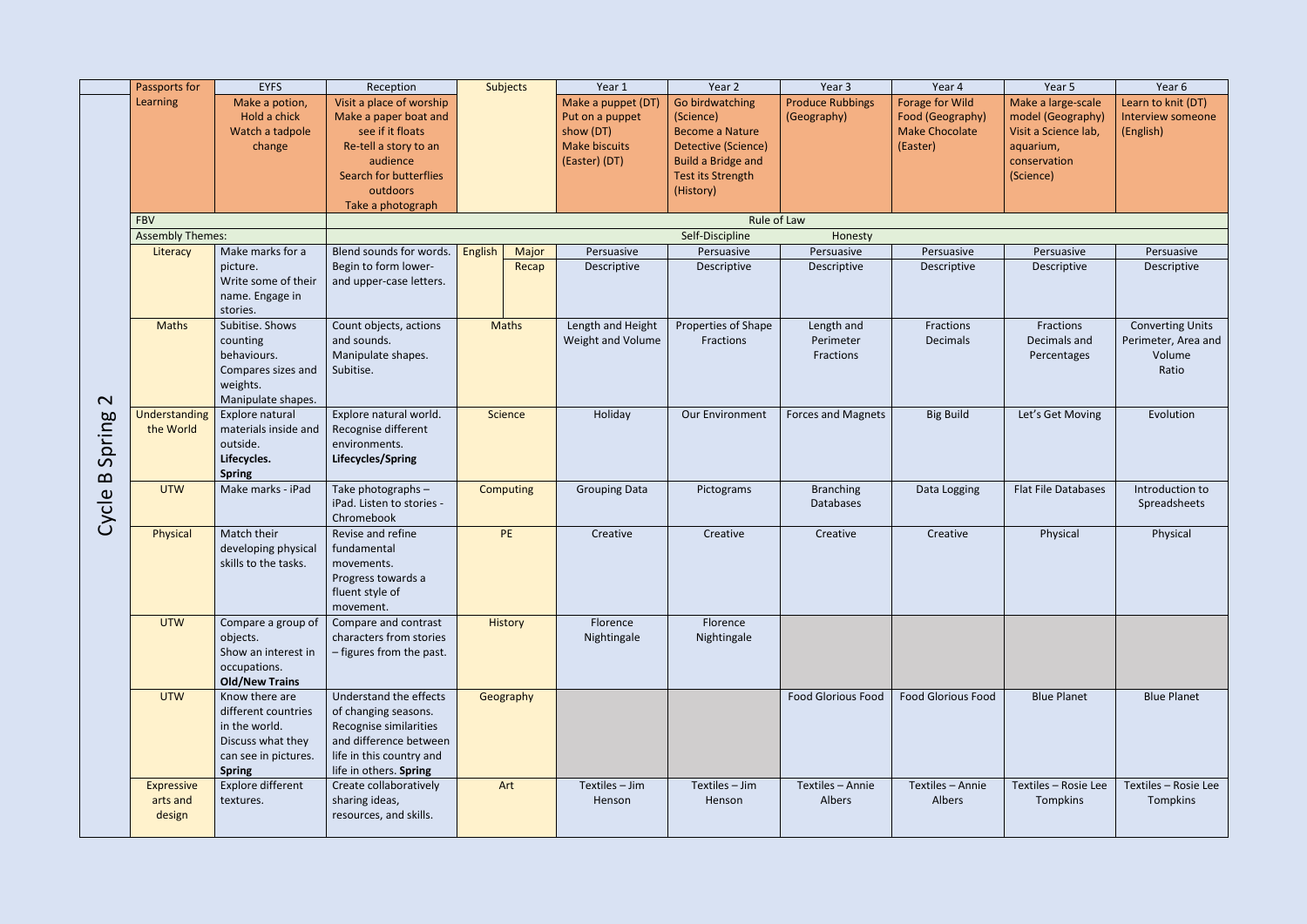| <b>EXP</b>  | Join different<br>materials.                                                                    | Build on learning, refine<br>ideas and ability to<br>represent them.                                           | <b>DT</b>    |                                 |                       |                        |                        |                       |                       |
|-------------|-------------------------------------------------------------------------------------------------|----------------------------------------------------------------------------------------------------------------|--------------|---------------------------------|-----------------------|------------------------|------------------------|-----------------------|-----------------------|
| <b>EXP</b>  | Respond to what<br>they have heard.<br><b>Nursery Rhymes</b>                                    | Explore and engage in<br>performance.                                                                          | <b>Music</b> |                                 |                       |                        |                        |                       |                       |
| <b>PSHE</b> | Extend and<br>elaborate play.                                                                   | <b>Healthy Me</b>                                                                                              | <b>PSHE</b>  | <b>Healthy Me</b>               | Healthy Me            | <b>Healthy Me</b>      | Healthy Me             | Healthy Me            | Healthy Me            |
| <b>UTW</b>  | Continue developing<br>positive attitudes<br>about the differences<br>between people.<br>Easter | Recognise that people<br>have different beliefs and<br>celebrate special times in<br>different ways.<br>Easter | <b>RE</b>    | Christianity - Easter<br>Sunday | Christianity - Easter | Christianity - Easter  | Christianity - Easter  | Christianity - Easter | Christianity - Easter |
|             |                                                                                                 |                                                                                                                | French       |                                 |                       | <b>Ancient Britain</b> | <b>Ancient Britain</b> | Planets               | Planets               |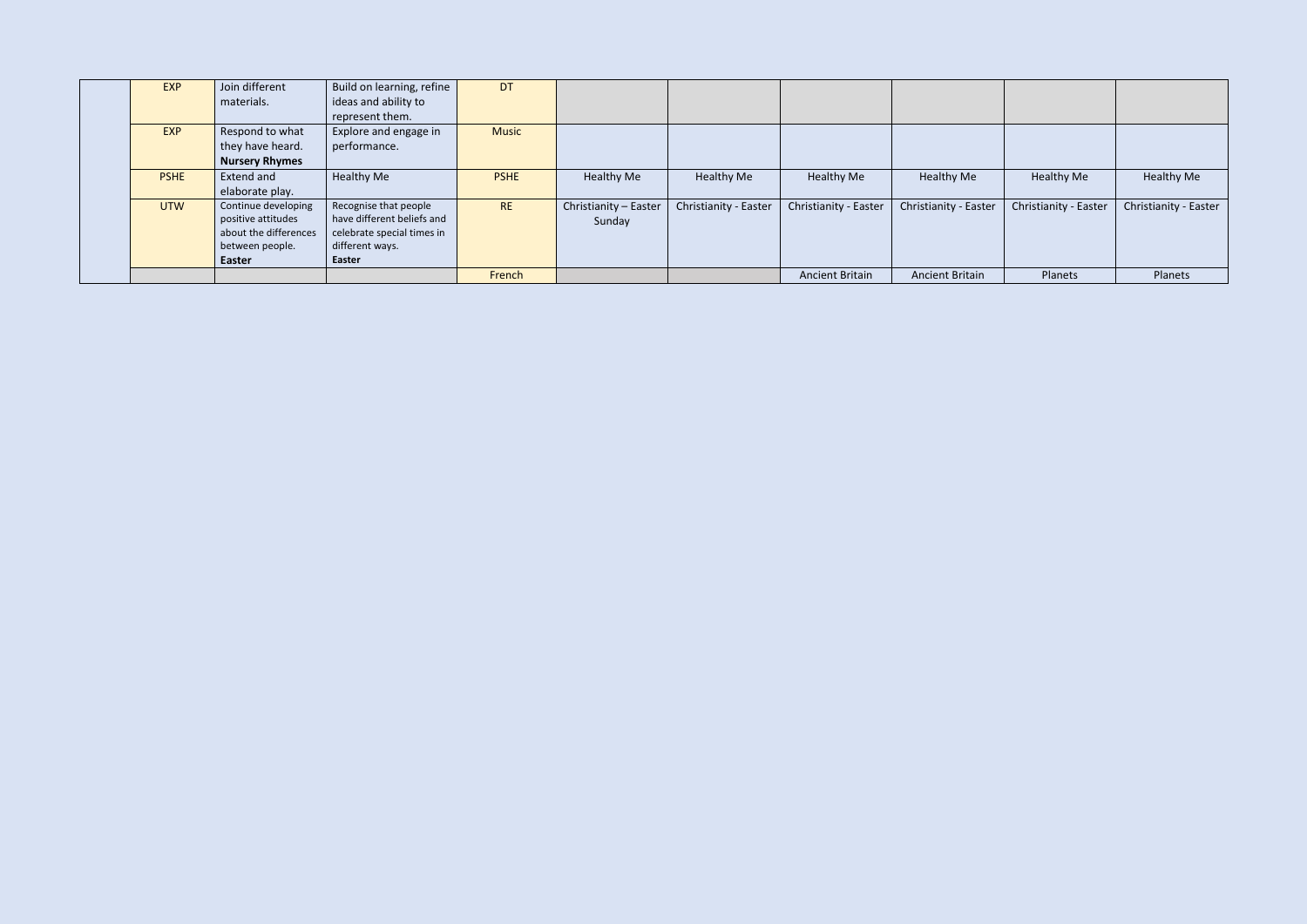|                                | Passports for                       | <b>EYFS</b>                                                                                                          | Reception                                                                                                                                                   |         | <b>Subjects</b> | Year 1                                                                                 | Year 2                                                            | Year 3                                                                                                     | Year 4                                                                                                   | Year 5                                                                                                                                                                                                                                         | Year 6                                                             |
|--------------------------------|-------------------------------------|----------------------------------------------------------------------------------------------------------------------|-------------------------------------------------------------------------------------------------------------------------------------------------------------|---------|-----------------|----------------------------------------------------------------------------------------|-------------------------------------------------------------------|------------------------------------------------------------------------------------------------------------|----------------------------------------------------------------------------------------------------------|------------------------------------------------------------------------------------------------------------------------------------------------------------------------------------------------------------------------------------------------|--------------------------------------------------------------------|
|                                | Learning                            | <b>Making houses</b><br>Tell a story<br><b>Sports Day</b><br><b>Visit Reception</b>                                  | Make leaf rubbings<br>Make a treasure map<br>Dress up like a pirate<br>Look up where you live<br>on a map<br>Have a teddy bears<br>picnic                   |         |                 | Create a class<br>collage (Art)<br>Create a piece of art<br>for an exhibition<br>(Art) | Start a vegetable<br>patch (Science)                              | Visit an Art Gallery<br>(Art)<br>Make a Pinhole<br>Camera (Science)<br>Take part in a<br>banquet (History) | Learn about a new<br>religion and visit a<br>new place of<br>worship (RE)<br>Perform in a play<br>(PSHE) | Make papier mâché<br>planets or sporting<br>equipment<br>(Science)<br>Make and launch an<br>air-powered rocket<br>(Science)<br><b>Go Orienteering</b><br>(Maths)<br>Create a Mosaic<br>(History)<br>Write in a different<br>alphabet (History) | Keep a diary for a<br>week (English)<br>Send an email<br>(English) |
|                                | <b>Fundamental British Value:</b>   |                                                                                                                      |                                                                                                                                                             |         |                 |                                                                                        |                                                                   | Democracy                                                                                                  |                                                                                                          |                                                                                                                                                                                                                                                |                                                                    |
|                                | <b>Assembly Themes:</b><br>Literacy | Make marks for a                                                                                                     | Blend sounds for                                                                                                                                            | English | Major           | Journals and Letters                                                                   | <b>Fairness</b><br>Journals and Letters                           | Cooperation<br>Journals and Letters                                                                        | Journals and Letters                                                                                     | Journals and Letters                                                                                                                                                                                                                           | Journals and Letters                                               |
|                                |                                     | picture. Write some<br>of their name.<br>Engage in stories.                                                          | words. Begin to form<br>lower- and upper-case<br>letters.                                                                                                   |         | Recap           | Persuasive                                                                             | Persuasive                                                        | Persuasive                                                                                                 | Persuasive                                                                                               | Persuasive                                                                                                                                                                                                                                     | Persuasive                                                         |
| $\blacktriangleleft$<br>Summer | <b>Maths</b>                        | Subitise. Shows<br>counting behaviours.<br>Compares sizes and<br>weights.<br>Manipulate shapes.                      | Count objects, actions<br>and sounds.<br>Manipulate shapes.<br>Subitise.<br>More/less                                                                       |         | <b>Maths</b>    | Multiplication and<br>Division<br>Fractions                                            | Length and Height<br>Position and<br>Direction<br>Problem Solving | Fractions<br>Time                                                                                          | Decimals<br>Money<br>Time                                                                                | <b>Decimals</b><br>Properties of<br><b>Shapes</b>                                                                                                                                                                                              | <b>Statistics</b><br>Properties of<br><b>Shapes</b>                |
| $\mathbf{p}$<br>Cycle          | Understanding<br>the World          | Explore natural<br>materials inside and<br>outside. Light and<br>dark.<br>Lifecycles.<br><b>Summer</b>               | Explore natural world.<br>Recognise different<br>environments.<br><b>Lifecycles Summer</b>                                                                  |         | Science         | <b>Polar Places</b>                                                                    | <b>Young Gardeners</b>                                            | Light and Shadows                                                                                          | What's that sound?                                                                                       | Out of this World                                                                                                                                                                                                                              | Light                                                              |
|                                | <b>UTW</b>                          | Make marks - iPad                                                                                                    | Take photographs -<br>iPad. Listen to stories -<br>Chromebook                                                                                               |         | Computing       | <b>Digital Writing</b>                                                                 | <b>Making Music</b>                                               | Desktop Publishing                                                                                         | <b>Photo Editing</b>                                                                                     | <b>Vector Drawing</b>                                                                                                                                                                                                                          | 3D Modelling                                                       |
|                                | Physical                            | Match their<br>developing physical<br>skills to the tasks.<br>Choose the right<br>resources for their<br>activities. | Revise and refine<br>fundamental<br>movements.<br>Build confidence with<br>ball skills.                                                                     |         | PE              | Physical                                                                               | Physical                                                          | Physical                                                                                                   | Physical                                                                                                 | <b>Health and Fitness</b>                                                                                                                                                                                                                      | <b>Health and Fitness</b>                                          |
|                                | <b>UTW</b>                          | Compare a group of<br>objects.<br>Show an interest in<br>occupations.                                                | Compare and contrast<br>characters from stories<br>- figures from the<br>past.                                                                              |         | History         |                                                                                        |                                                                   | Romans                                                                                                     | Romans                                                                                                   | Mayans                                                                                                                                                                                                                                         | Mayans                                                             |
|                                | <b>UTW</b>                          | Know there are<br>different countries<br>in the world.<br>Discuss what they<br>can see in pictures.<br><b>Summer</b> | Understand the effects<br>of changing seasons.<br>Recognise similarities<br>and difference<br>between life in this<br>country and life in<br>others. Summer |         | Geography       | Africa                                                                                 | Africa                                                            |                                                                                                            |                                                                                                          |                                                                                                                                                                                                                                                |                                                                    |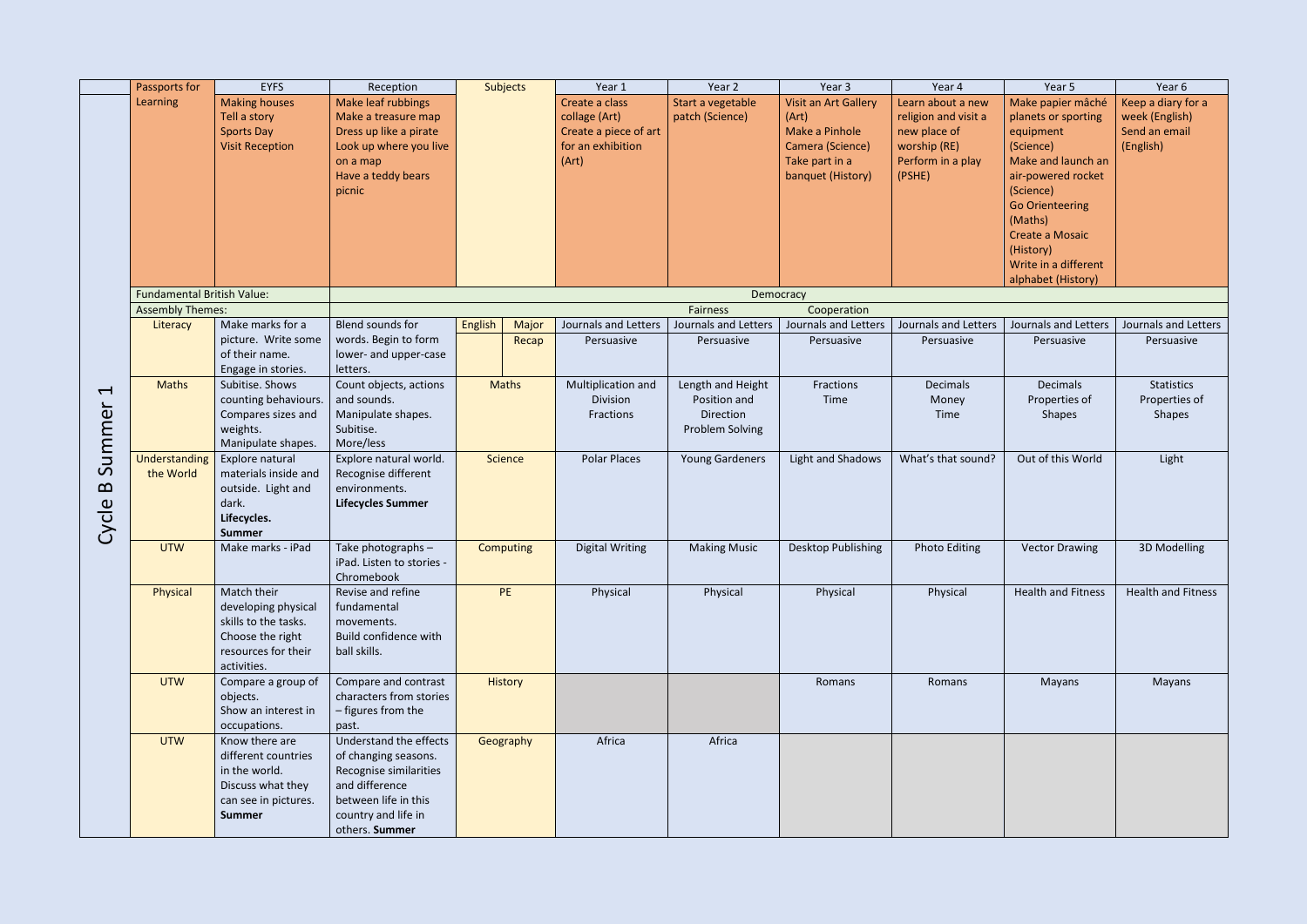| Expressive  | Draw with increasing  | Use and refine a         | Art          | Drawing - Jim Davis | Drawing - Jim Davis | Drawing Claude   | Drawing Claude    | <b>Drawing David</b>  | <b>Drawing David</b>  |
|-------------|-----------------------|--------------------------|--------------|---------------------|---------------------|------------------|-------------------|-----------------------|-----------------------|
| arts and    | complexity.           | variety of artistic      |              |                     |                     | Monet            | Monet             | Hockney               | Hockney               |
| design      |                       | effects.                 |              |                     |                     |                  |                   |                       |                       |
| <b>EXP</b>  | Develop own ideas     | Create collaboratively   | <b>DT</b>    |                     |                     |                  |                   |                       |                       |
|             | and what materials    | sharing ideas,           |              |                     |                     |                  |                   |                       |                       |
|             | to use.               | resources and skills.    |              |                     |                     |                  |                   |                       |                       |
| <b>EXP</b>  | Sing and play         | Sing in a group or solo  | <b>Music</b> |                     |                     |                  |                   |                       |                       |
|             | instruments with      | matching pitch and       |              |                     |                     |                  |                   |                       |                       |
|             | increasing control.   | melody.                  |              |                     |                     |                  |                   |                       |                       |
|             | <b>Nursery Rhymes</b> |                          |              |                     |                     |                  |                   |                       |                       |
| <b>PSHE</b> | Extend and            | Relationships            | <b>PSHE</b>  | Relationships       | Relationships       | Relationships    | Relationships     | Relationships         | Relationships         |
|             | elaborate play.       |                          |              |                     |                     |                  |                   |                       |                       |
| <b>UTW</b>  | Continue developing   | Recognise that people    | <b>RE</b>    | Judaism - Shabbat   | Islam - Prayer at   | Hinduism - Hindu | Judaism - Beliefs | Sikhism - Prayer      | Islam - Beliefs and   |
|             | positive attitudes    | have different beliefs   |              |                     | home                | <b>Beliefs</b>   | and Practices     | and Worship           | <b>Moral Values</b>   |
|             | about the differences | and celebrate special    |              |                     |                     |                  |                   |                       |                       |
|             | between people.       | times in different ways. |              |                     |                     |                  |                   |                       |                       |
|             |                       |                          |              |                     |                     |                  |                   |                       |                       |
|             |                       |                          | French       |                     |                     | In Class         | In Class          | <b>Healthy Living</b> | <b>Healthy Living</b> |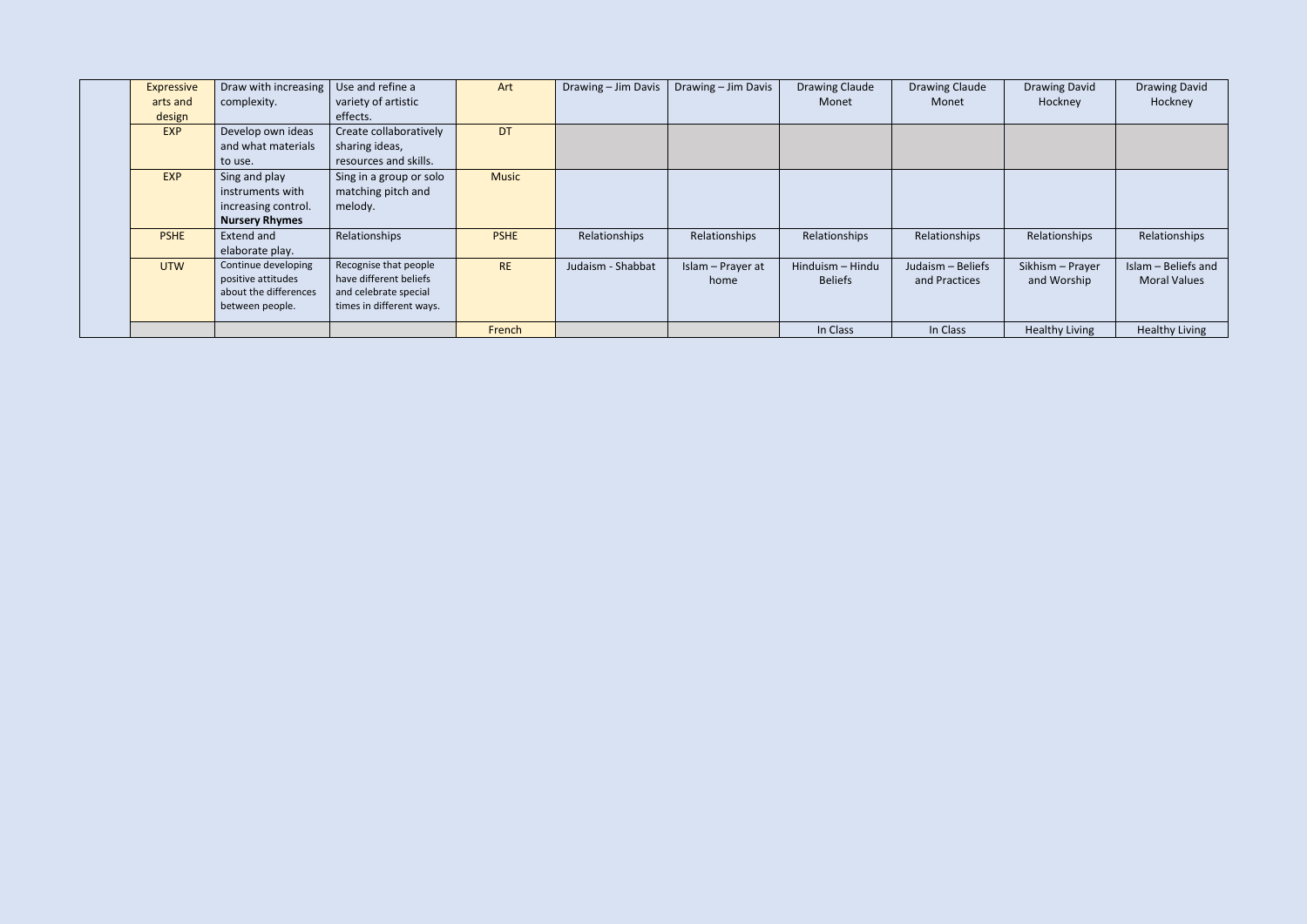|                                         | Passports for                                                | <b>EYFS</b>                                                                                                             | Reception                                                                                                                                       | Subjects     |       | Year 1                                                                                           | Year 2                                                                                     | Year 3                                                                                                           | Year 4                                                                                                                                                       | Year 5                                                                                                                                                                                                               | Year 6                                                                                                                                                                                                        |
|-----------------------------------------|--------------------------------------------------------------|-------------------------------------------------------------------------------------------------------------------------|-------------------------------------------------------------------------------------------------------------------------------------------------|--------------|-------|--------------------------------------------------------------------------------------------------|--------------------------------------------------------------------------------------------|------------------------------------------------------------------------------------------------------------------|--------------------------------------------------------------------------------------------------------------------------------------------------------------|----------------------------------------------------------------------------------------------------------------------------------------------------------------------------------------------------------------------|---------------------------------------------------------------------------------------------------------------------------------------------------------------------------------------------------------------|
|                                         | Learning                                                     | <b>Making houses</b><br>Tell a story<br><b>Sports Day</b><br><b>Visit Reception</b>                                     | Make leaf rubbings<br>Make a treasure<br>map<br>Dress up like a<br>pirate<br>Look up where you<br>live on a map<br>Have a teddy bears<br>picnic |              |       | Make a home for an<br>insect or small<br>creature (Science)<br>Create a comic strip<br>(History) | Learn a poem by<br>heart (English)<br>Bake a cake<br>(Science)<br>Make a film<br>(History) | <b>Make a Musical</b><br>Instrument (Music)<br>Make something<br>out of wood (DT)<br>Climb a tree<br>(Geography) | Write and perform a<br>poem (English)<br><b>Go Hiking</b><br>(Geography)<br>Walk through a<br>forest (Geography)<br>Skim stones/Go tad<br>poling (Geography) | Walk to the top of a<br>hill/dam/stream<br>(Geography)<br>Use an OS Map<br>(Geography)<br>Climb something<br>that's taller than<br>you (Geography)<br>Learn something<br>new about your<br>local area<br>(Geography) | Plan a tour around<br>the local area<br>(Geography)<br>Choose object to put<br>in a time capsule<br>(End of year)<br>See the sun rise<br>(Camping/residential)<br>Sleep under canvas<br>(Camping/residential) |
|                                         | <b>Fundamental British Value:</b><br><b>Assembly Themes:</b> |                                                                                                                         |                                                                                                                                                 |              |       |                                                                                                  |                                                                                            | <b>Community Service</b><br><b>Community Service Projects</b>                                                    |                                                                                                                                                              |                                                                                                                                                                                                                      |                                                                                                                                                                                                               |
|                                         | Literacy                                                     | Make marks for a                                                                                                        | Blend sounds for                                                                                                                                | English      | Major | Poetry                                                                                           | Poetry                                                                                     | Poetry                                                                                                           | Poetry                                                                                                                                                       | Poetry                                                                                                                                                                                                               | Poetry                                                                                                                                                                                                        |
|                                         |                                                              | picture. Write<br>some of their<br>name. Engage in<br>stories.                                                          | words. Begin to<br>form lower- and<br>upper-case letters.                                                                                       |              | Recap | Journals and Letters                                                                             | Journals and Letters                                                                       | Journals and Letters                                                                                             | Journals and Letters                                                                                                                                         | Journals and Letters                                                                                                                                                                                                 | Journals and Letters                                                                                                                                                                                          |
| $\mathbf{\Omega}$<br>Summer<br>$\bf{m}$ | <b>Maths</b>                                                 | Subitise. Shows<br>counting<br>behaviours.<br>Compares sizes<br>and weights.<br>Manipulate<br>shapes.                   | Count objects,<br>actions and sounds<br>beyond 20<br>Number bods<br>Subitise.<br>More/less                                                      | <b>Maths</b> |       | Position and<br>Direction<br>Place Value (Within<br>100)<br>Money<br>Time                        | Time<br>Capacity and<br>Temperature                                                        | Properties of Shapes<br>Mass and Capacity                                                                        | <b>Statistics</b><br>Properties of Shapes<br>Position and<br>Direction                                                                                       | Position and<br>Direction<br><b>Converting Units</b><br>Volume                                                                                                                                                       | <b>Themed Projects</b>                                                                                                                                                                                        |
| Cycle                                   | <b>UTW</b>                                                   | Explore natural<br>materials inside<br>and outside.<br>Lifecycles.<br>Summer                                            | Explore natural<br>world.<br>Recognise different<br>environments.<br><b>Lifecycles Summer</b>                                                   | Science      |       | Who am I?                                                                                        | Little Masterchefs                                                                         | Nappy Challenge                                                                                                  | Looking at states                                                                                                                                            | <b>Amazing Changes</b>                                                                                                                                                                                               | Titanic                                                                                                                                                                                                       |
|                                         | <b>UTW</b>                                                   | Make marks - iPad                                                                                                       | Take photographs -<br>iPad. Listen to<br>stories -<br>Chromebook                                                                                | Computing    |       | Programming<br>Animations                                                                        | An Introduction to<br>Quizzes                                                              | <b>Events and Actions</b>                                                                                        | <b>Repetition in Games</b>                                                                                                                                   | <b>Selection in Quizzes</b>                                                                                                                                                                                          | Sensing                                                                                                                                                                                                       |
|                                         | Physical                                                     | Match their<br>developing<br>physical skills to<br>the tasks.<br>Choose the right<br>resources for their<br>activities. | Revise and refine<br>fundamental<br>movements.<br><b>Build confidence</b><br>with ball skills.                                                  | PE           |       | <b>Health and Fitness</b>                                                                        | <b>Health and Fitness</b>                                                                  | <b>Health and Fitness</b>                                                                                        | <b>Health and Fitness</b>                                                                                                                                    | Personal                                                                                                                                                                                                             | Personal                                                                                                                                                                                                      |
|                                         | <b>UTW</b>                                                   | Compare a group<br>of objects.<br>Show an interest<br>in occupations.                                                   | Compare and<br>contrast characters<br>from stories -<br>figures from the<br>past.                                                               | History      |       | Kings and Queens                                                                                 | Kings and Queens                                                                           |                                                                                                                  |                                                                                                                                                              |                                                                                                                                                                                                                      |                                                                                                                                                                                                               |